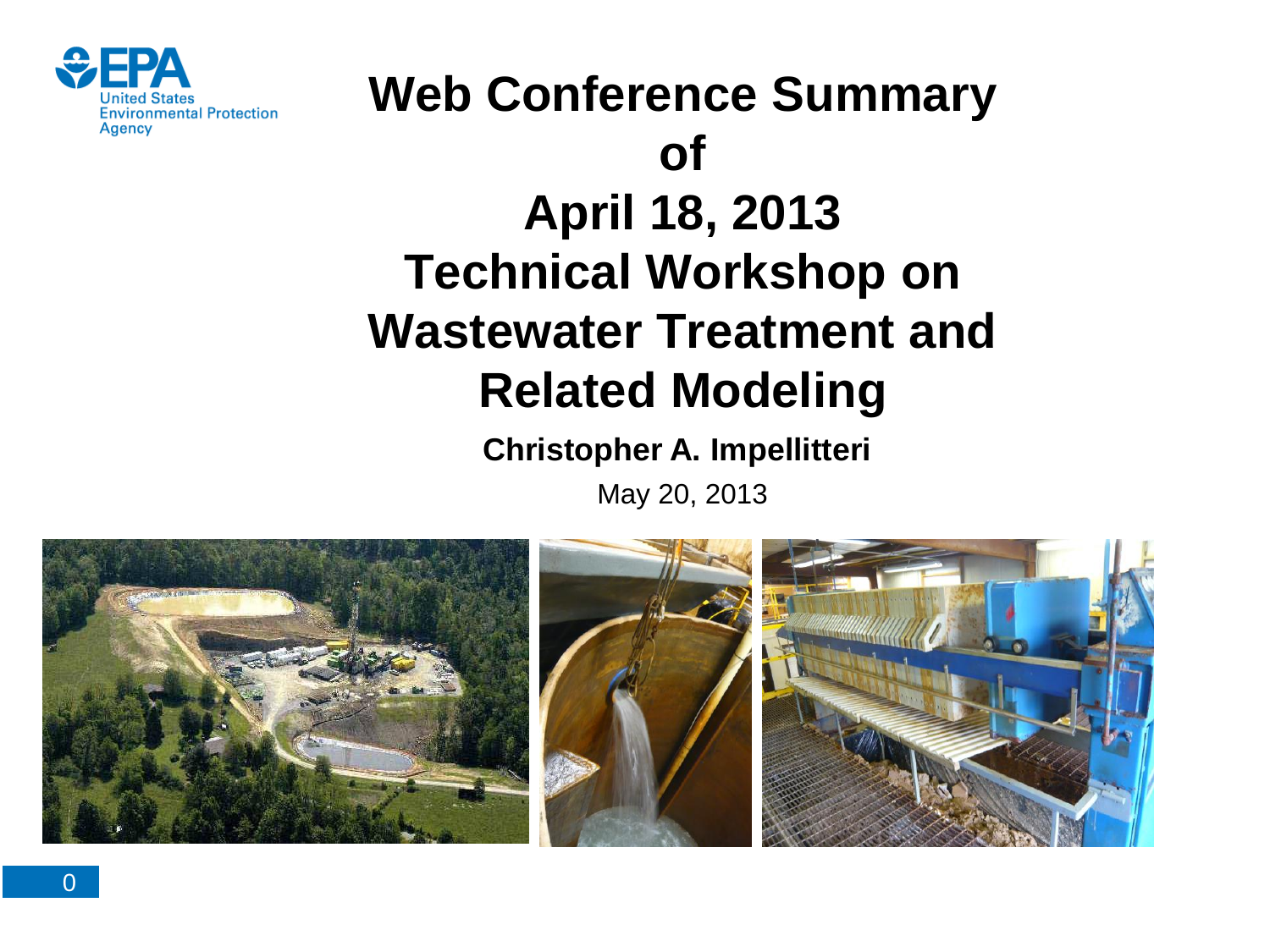

# **EPA Study of the Potential Impacts of Hydraulic Fracturing on Drinking Water Resources**

### *EPA Study Goals:*

- Assess the potential impacts of hydraulic fracturing on drinking water resources
- Identify the driving factors that affect the severity and frequency of any impacts



For more information: http://www.epa.gov/hfstudy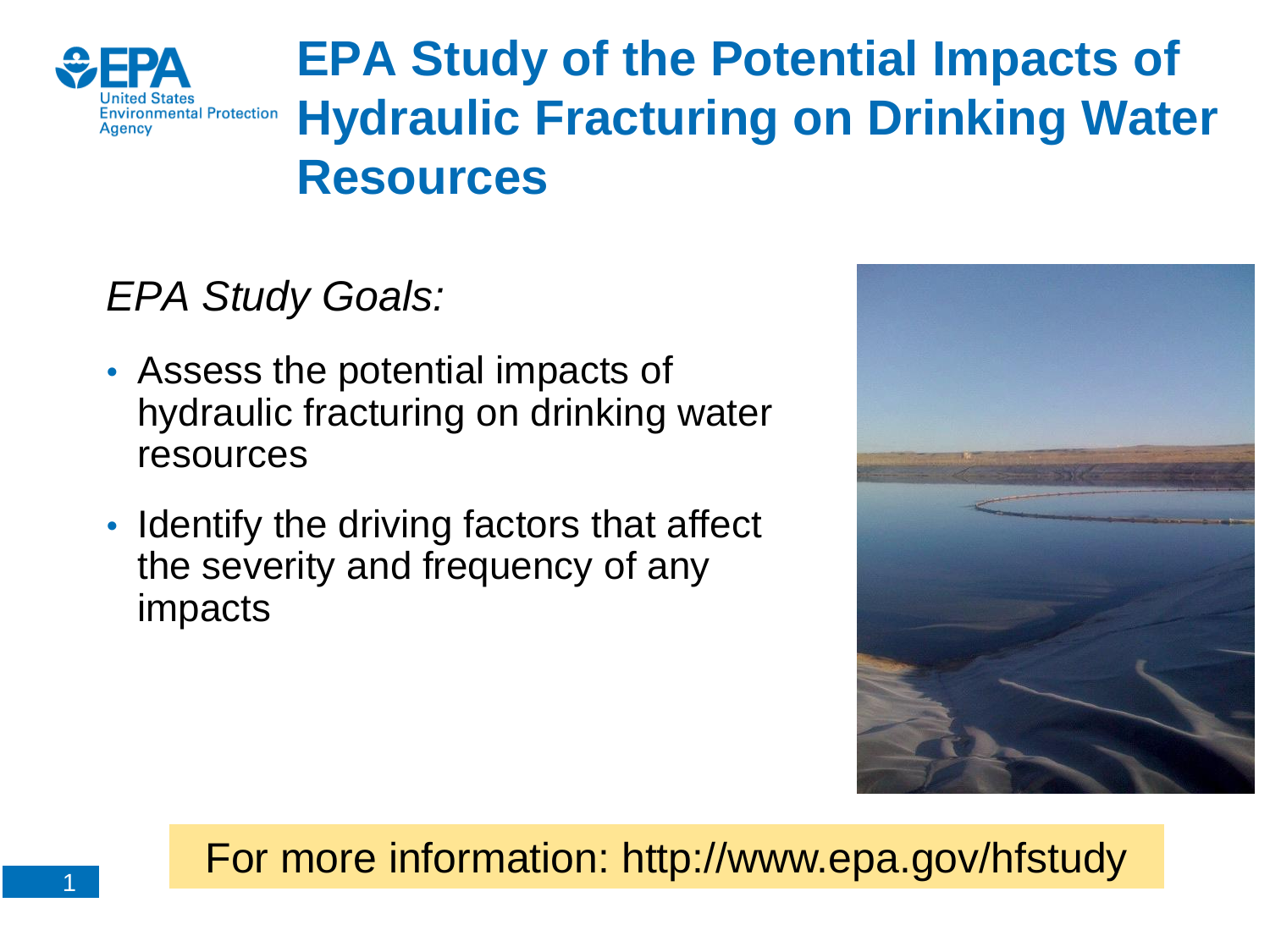#### **Hydraulic Fracturing Water Cycle**   $EPA$



#### **WATER CYCLE STAGES**

2 Water Acquisition  $\rightarrow$  Chemical Mixing  $\rightarrow$  Well Injection  $\rightarrow$ Flowback and Produced Water  $\rightarrow$  Wastewater Treatment and Waste Disposal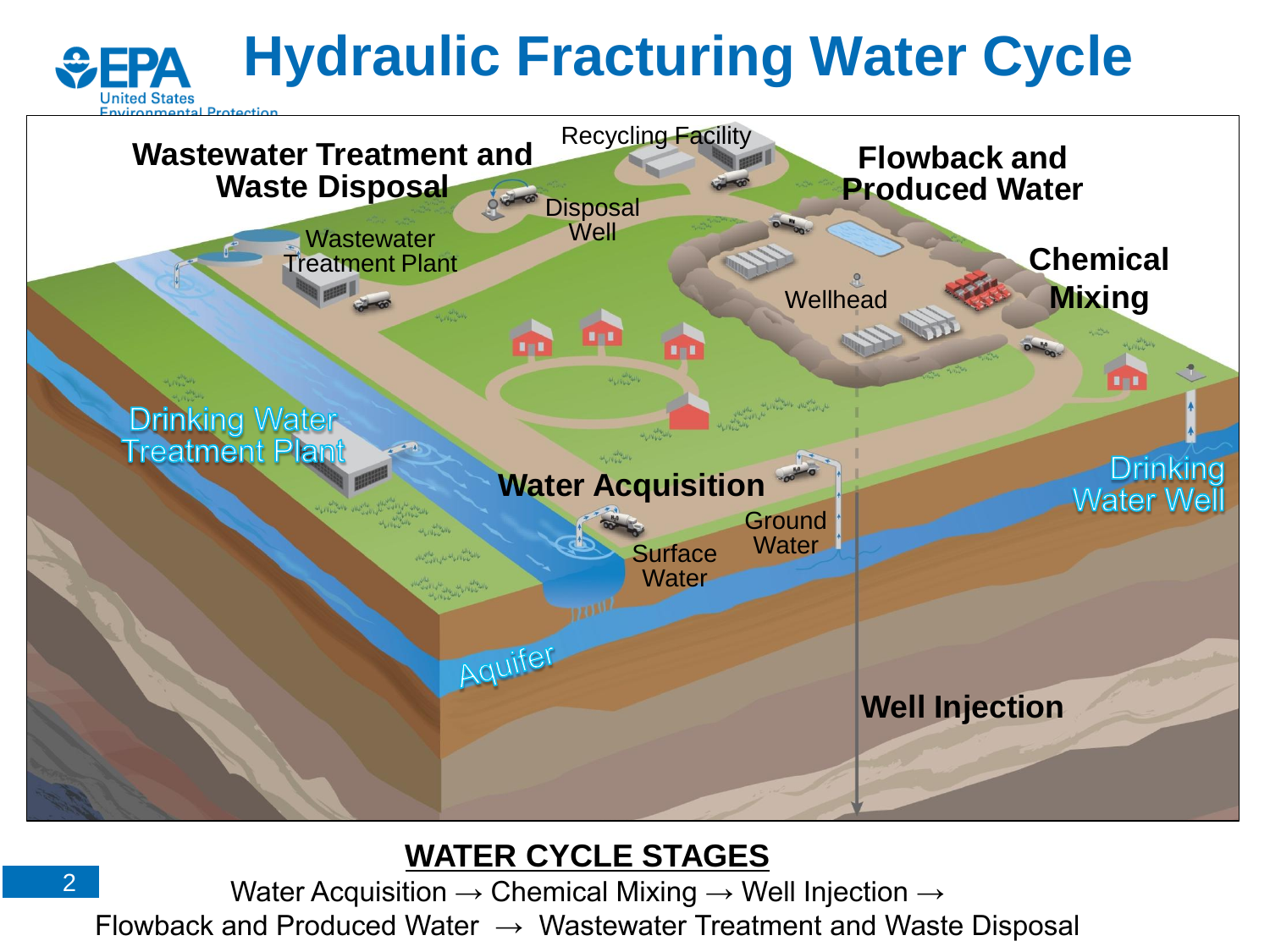

# **Primary Research Questions**

#### **Research Questions**

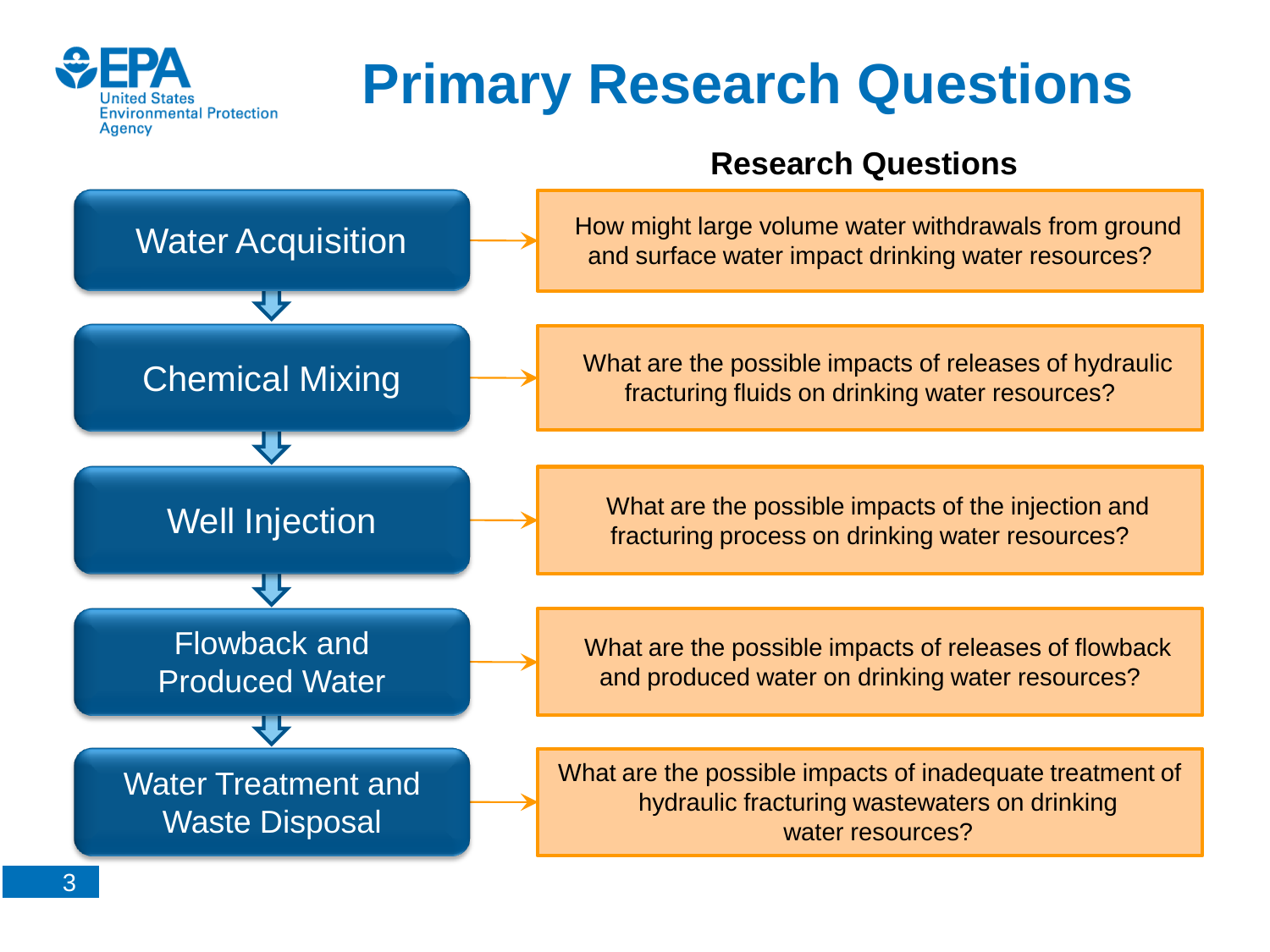

# **Secondary Research Questions**

#### **Secondary Research Questions The Research Projects**

What are the common treatment and disposal methods for hydraulic fracturing wastewater and where are these methods practiced?

How effective are conventional POTWs and commercial treatment systems in removing organic and inorganic contaminants of concern in hydraulic fracturing wastewater?

What are the potential impacts from surface water disposal of treated hydraulic fracturing wastewater on drinking water treatment facilities?

Literature Review Well File Review FracFocus Analysis

Literature Review Wastewater Treatability Studies

Literature Review Surface Water Modeling Source Apportionment Studies Brominated Disinfection By-Product Precursor Studies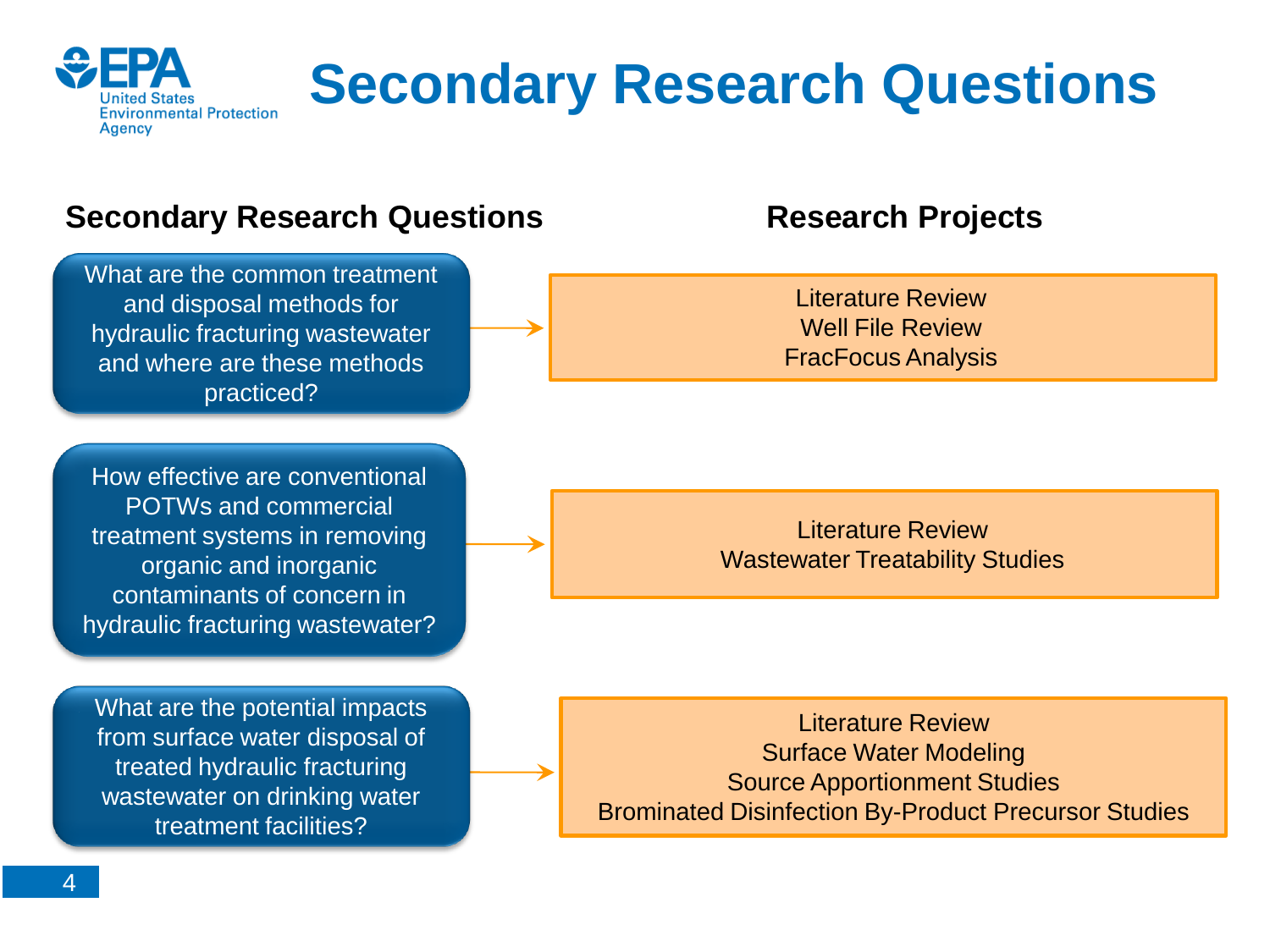

# **Types of Research Projects**

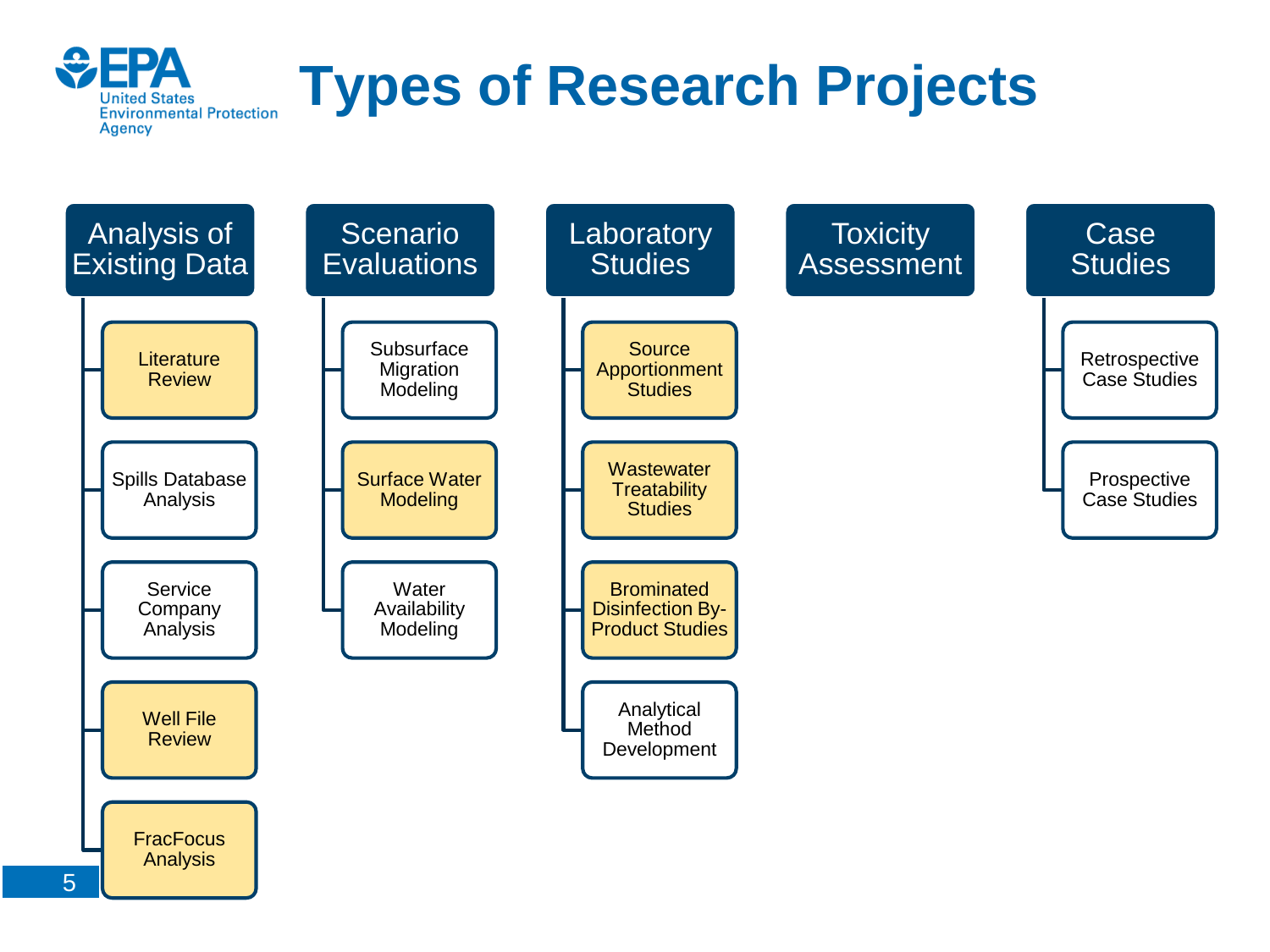

**Literature Review**  *Analysis of Existing Data* 

**Objective:** Collect information on wastewater treatment and disposal from hydraulic fracturing operations to inform project plans and interpretations of results

#### **Research Progress**

- Evaluate information on wastewater treatment and disposal from hydraulic fracturing operations from existing papers and reports, focusing on peer-reviewed literature
- Follow procedures identified in study plan

#### **Next Step**

• Continue to review and assess literature related to wastewater treatment and disposal according to research questions in the study plan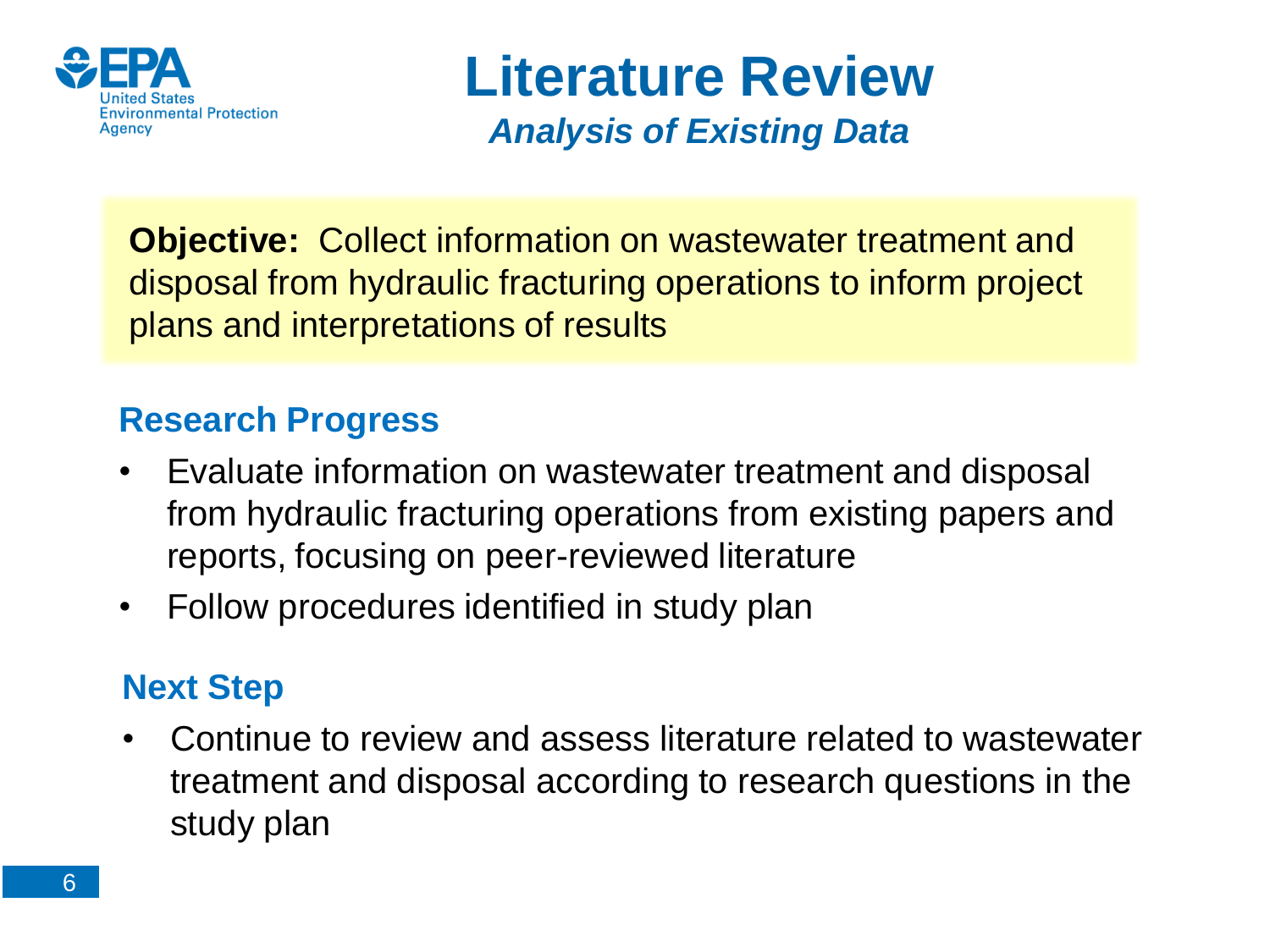

**Well File Review**  *Analysis of Existing Data* 

**Objective:** Assess well construction and hydraulic fracturing operations as reported by nine oil and gas operators

### **Research Progress**

- Well-specific records:
	- $\circ$  Provided by nine oil and gas operators (includes confidential business information)
	- o Includes hydraulic fracturing wastewater treatment and disposal practices for 332 wells hydraulically fractured in 2009 and 2010
- Extraction of available data from the well files is underway

#### **Next Steps**

- Work with oil and gas operators to clarify information provided
- Analyze data to address research questions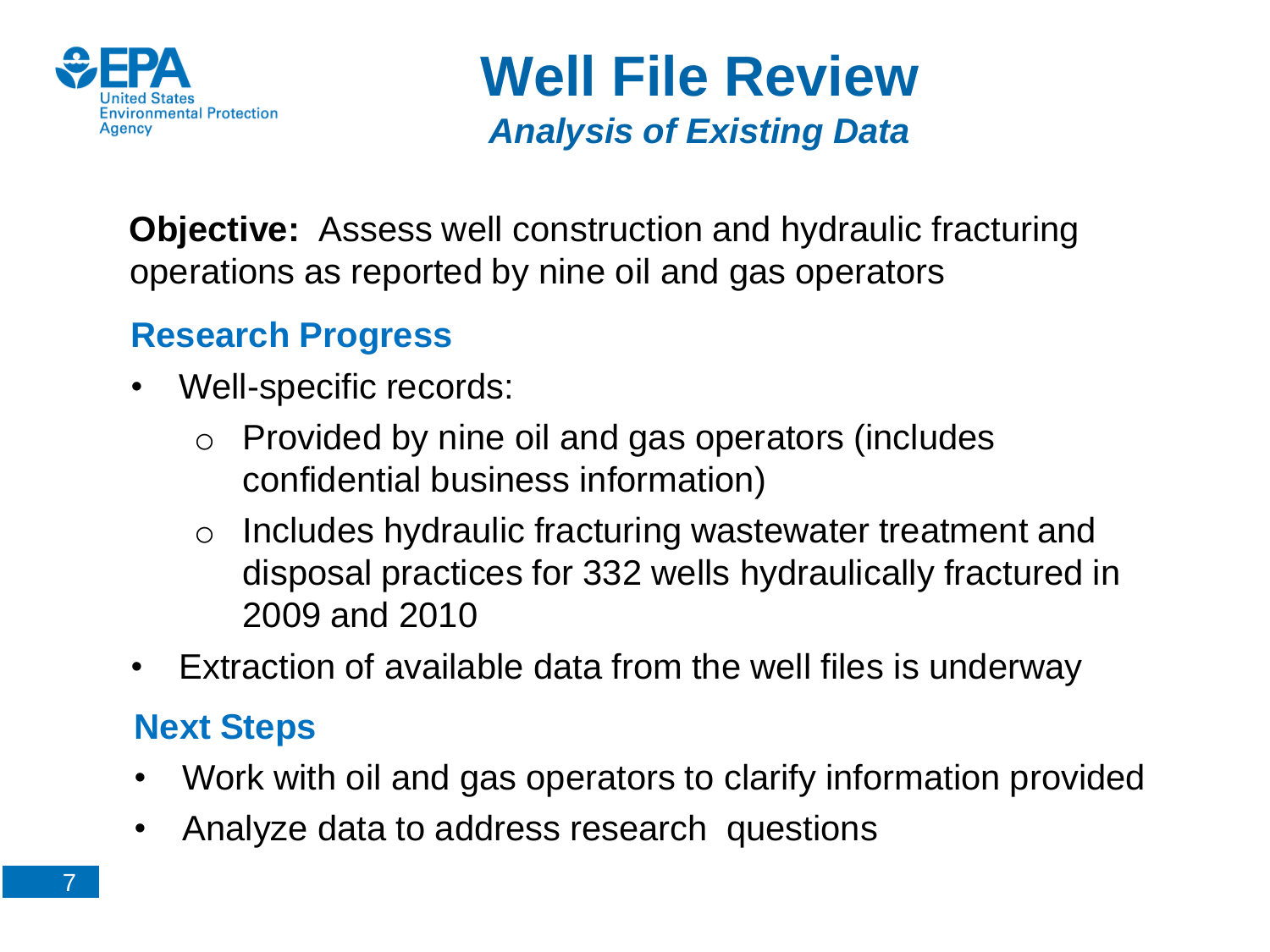

### **FracFocus Analysis**  *Analysis of Existing Data*

**Objective:** Collect information on water volumes and sources as reported by oil and gas companies

#### **Research Progress**

- Extracted data, checked for quality issues and organized in a database for analysis
- Developed draft queries to address research questions

### **Next Steps**

- Analyze water usage
- Summarize data by water source or type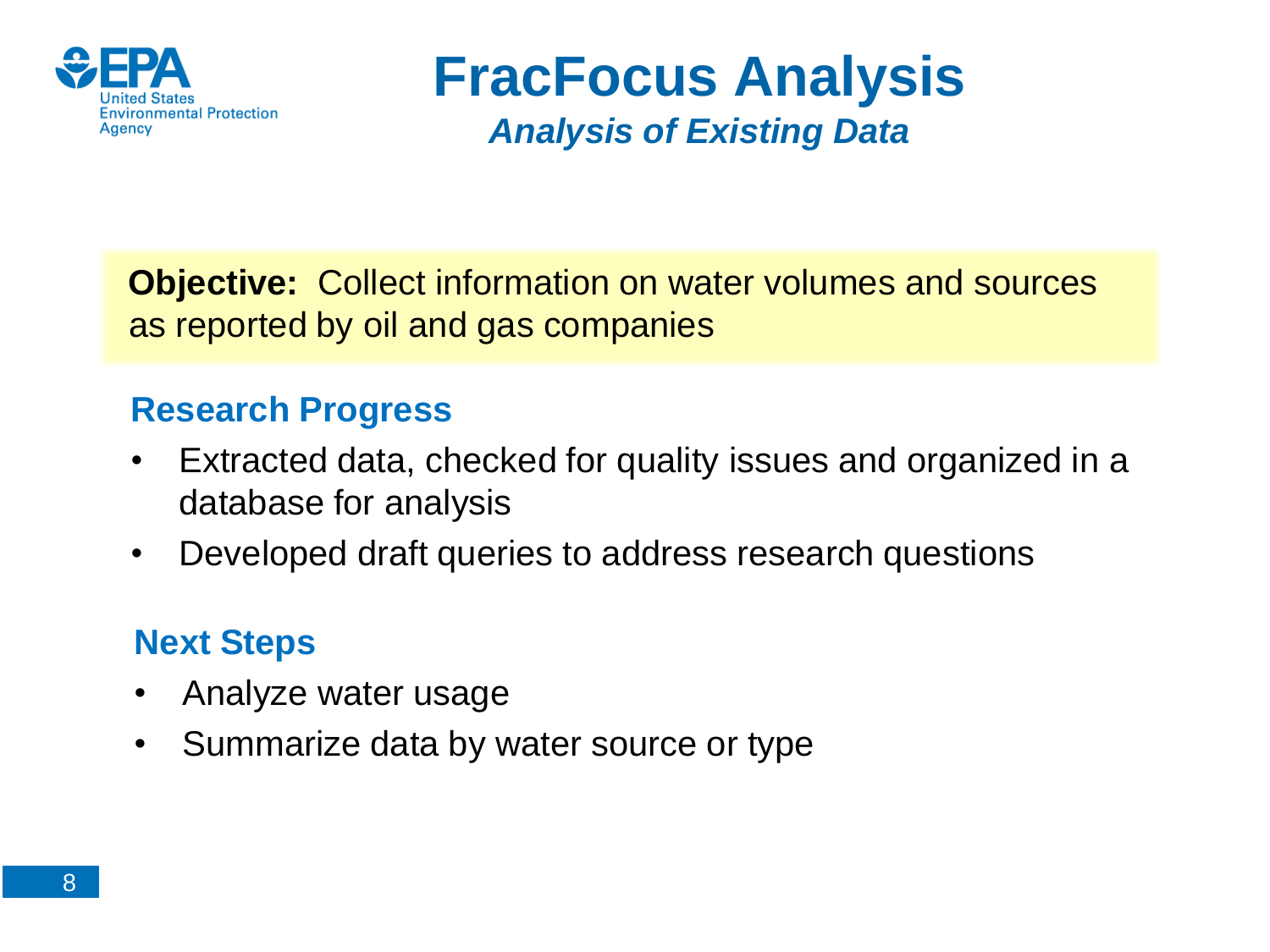

### **Wastewater Treatability**  *Laboratory Studies*

**Objective**: Assess effectiveness of wastewater treatment processes on selected chemicals found in hydraulic fracturing wastewater

#### **Commercial Treatment Systems**

- Field studies
- Collect influent, effluent and residuals samples
- Analyze concentrations of volatile organic compounds (VOCs), semivolatile organic compounds (SVOCs), anions, metals/inorganics, total dissolved solids (TDS) and radionuclides

#### **Wastewater Treatment Facility/Biological Processes**

- Bench studies with chemostat reactors
- Blend hydraulic fracturing wastewater with synthetic municipal wastewater
- Collect influent and effluent samples
- Monitor effects on biological processes within wastewater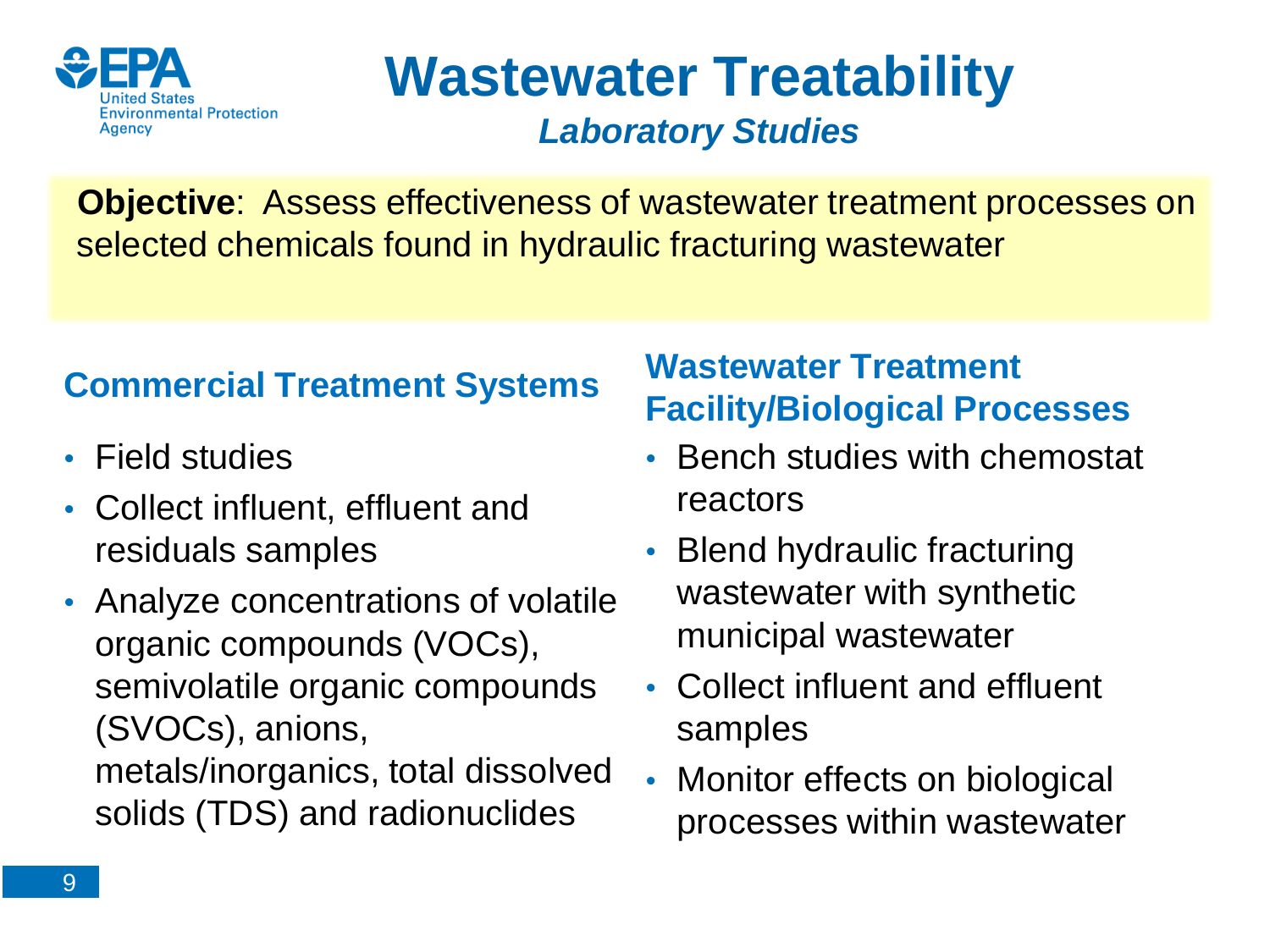

**Surface Water Modeling**  *Scenario Evaluations* 

**Objective**: Identify possible concentrations of selected chemicals at public water system intakes downstream from wastewater treatment **facilities** 

- Collect model inputs from the National Pollutant Discharge Elimination System monitoring reports and USGS stream water quality and flow rate data
- Use three modeling approaches to determine potential bromide and radium levels downstream
	- 1) Steady-state mass balance model
	- 2) Transient empirical model
	- 3) Hybrid empirical-numerical model
- Monte Carlo simulation used to estimate uncertainty in output
- Confirm results with USGS tracer data and EPA Water Quality Simulation Package
- Run models with different discharge scenarios and stream flow scenarios based on data collected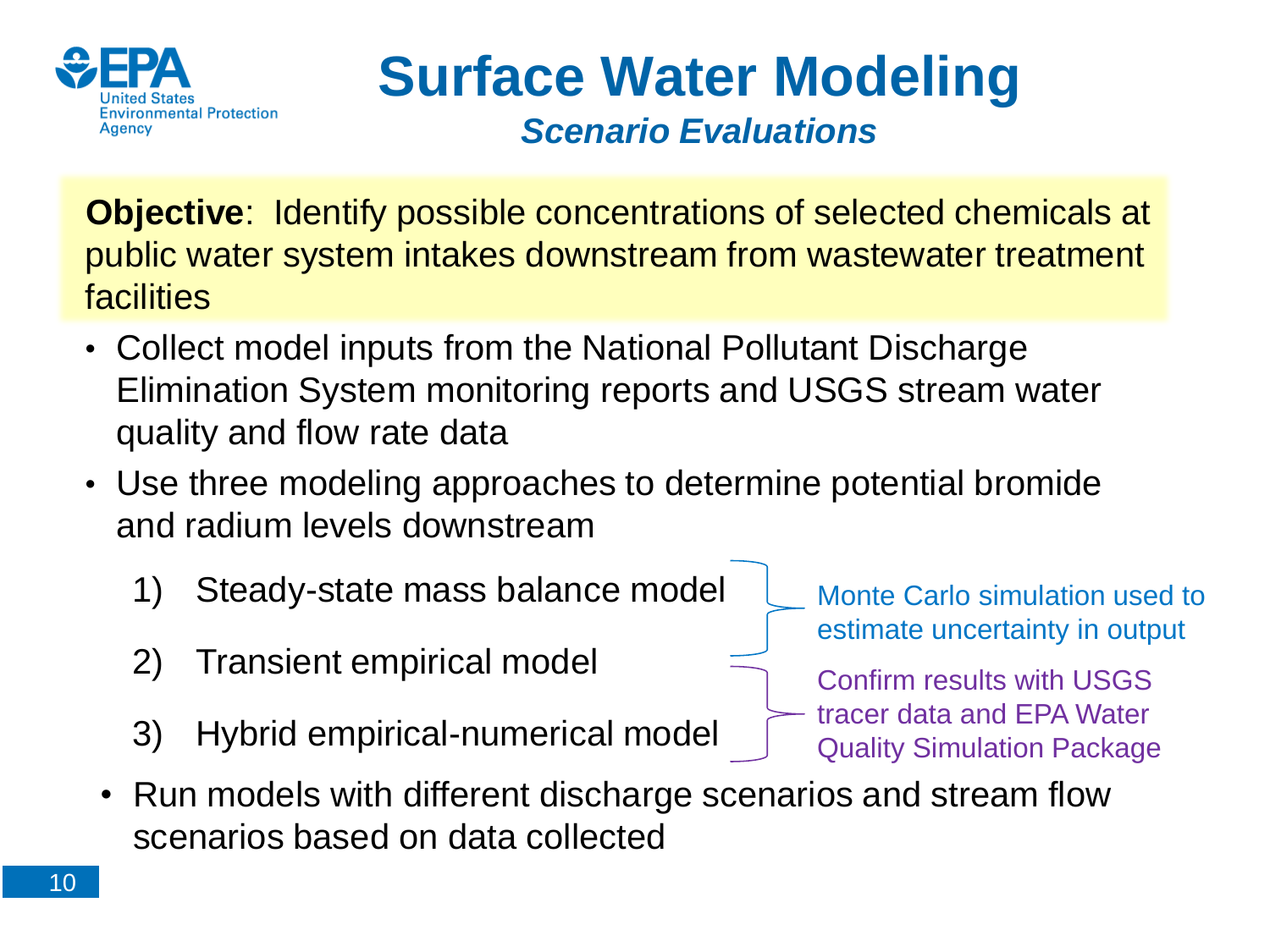

### **Source Apportionment**  *Laboratory Studies*

**Objective**: Identify proportion of hydraulic fracturing wastewater that may impact public water system intakes downstream from wastewater treatment facilities

### **Sample Analyses**

- Field studies on two rivers
- Collect samples upstream and various distances downstream from discharge
- Analyze samples for suite of elements and ions including strontium 87/86 ratios

### **Modeling**

- Compare two rivers using peerreviewed models
- Identify and quantify contaminant source types using receptor models
- Receptor models include Unmix, Positive Matrix Factorization, Chemical Mass Balance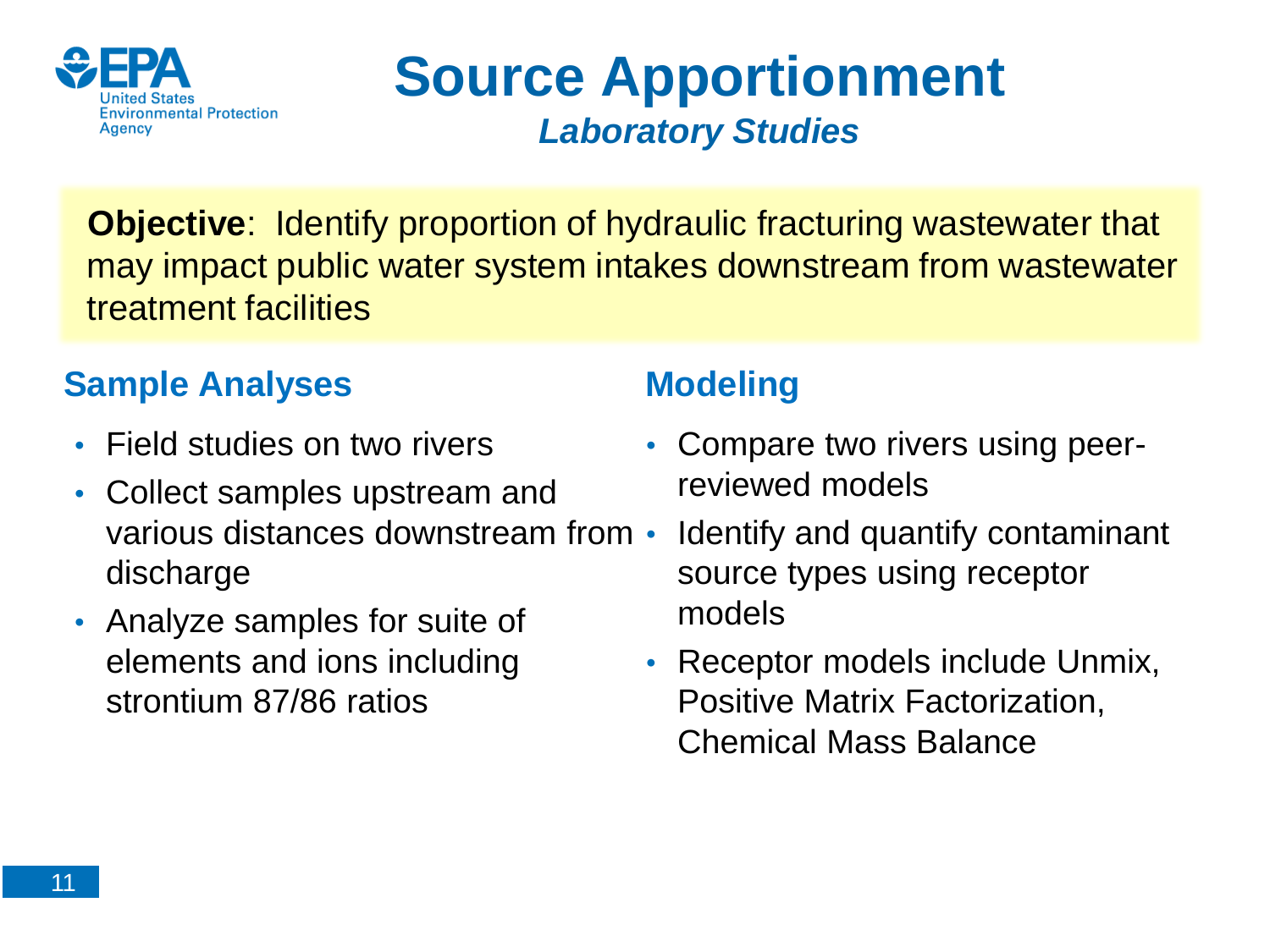

### **Source Apportionment**  *Laboratory Studies*

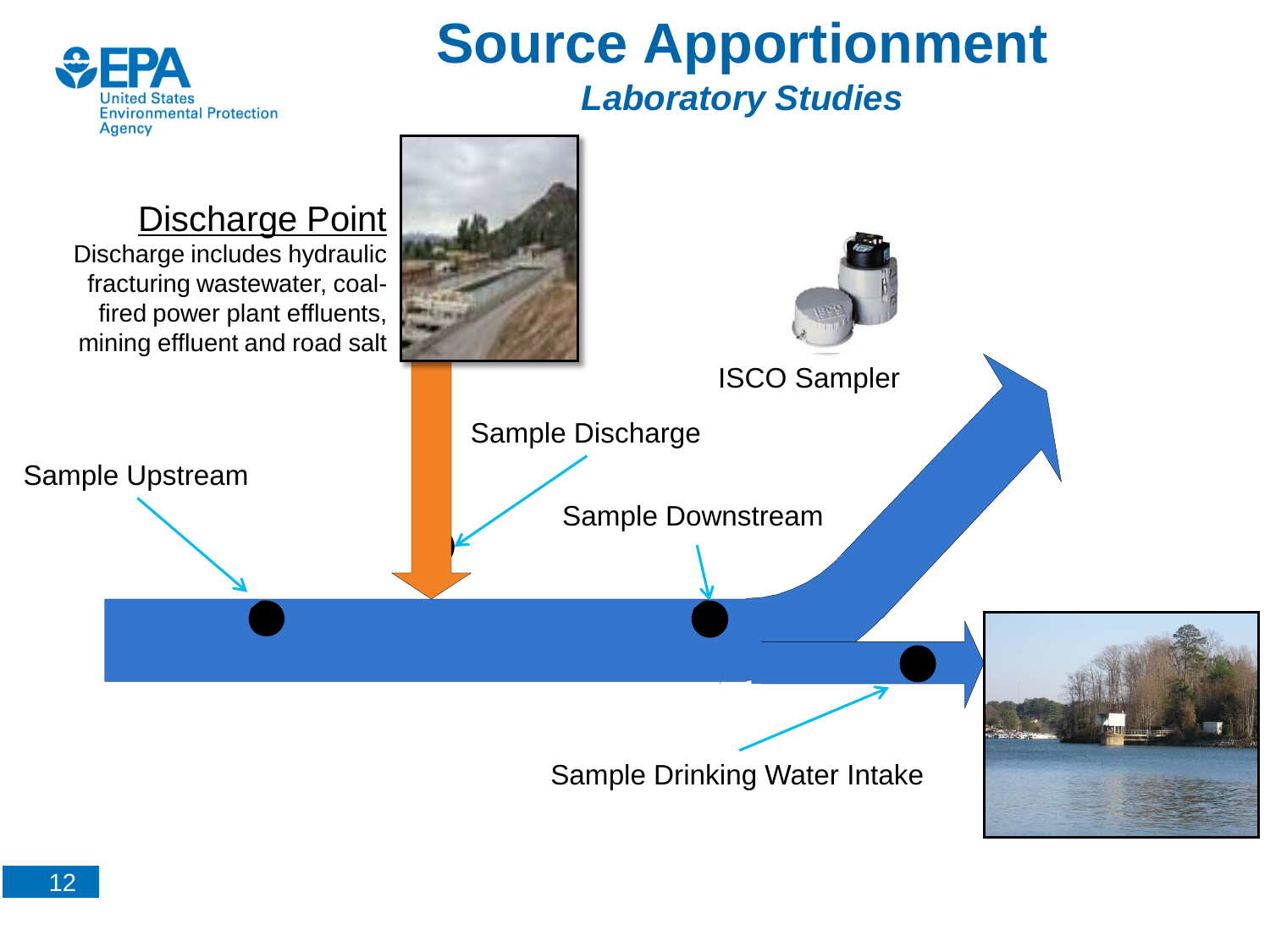

### **Brominated Disinfection By-Product Precursor Studies**  *Laboratory Studies*

**Objective**: Assess the contribution of hydraulic fracturing wastewater to formation of brominated disinfection by-products at public water systems

#### **Total Trihalomethanes**

- Focus on the formation of brominated trihalomethanes
- Bench studies
- Compare equimolar concentrations of bromide in spiked laboratory water and blended effluents
- Maintain chloride:bromide ratio found in effluents in spiked waters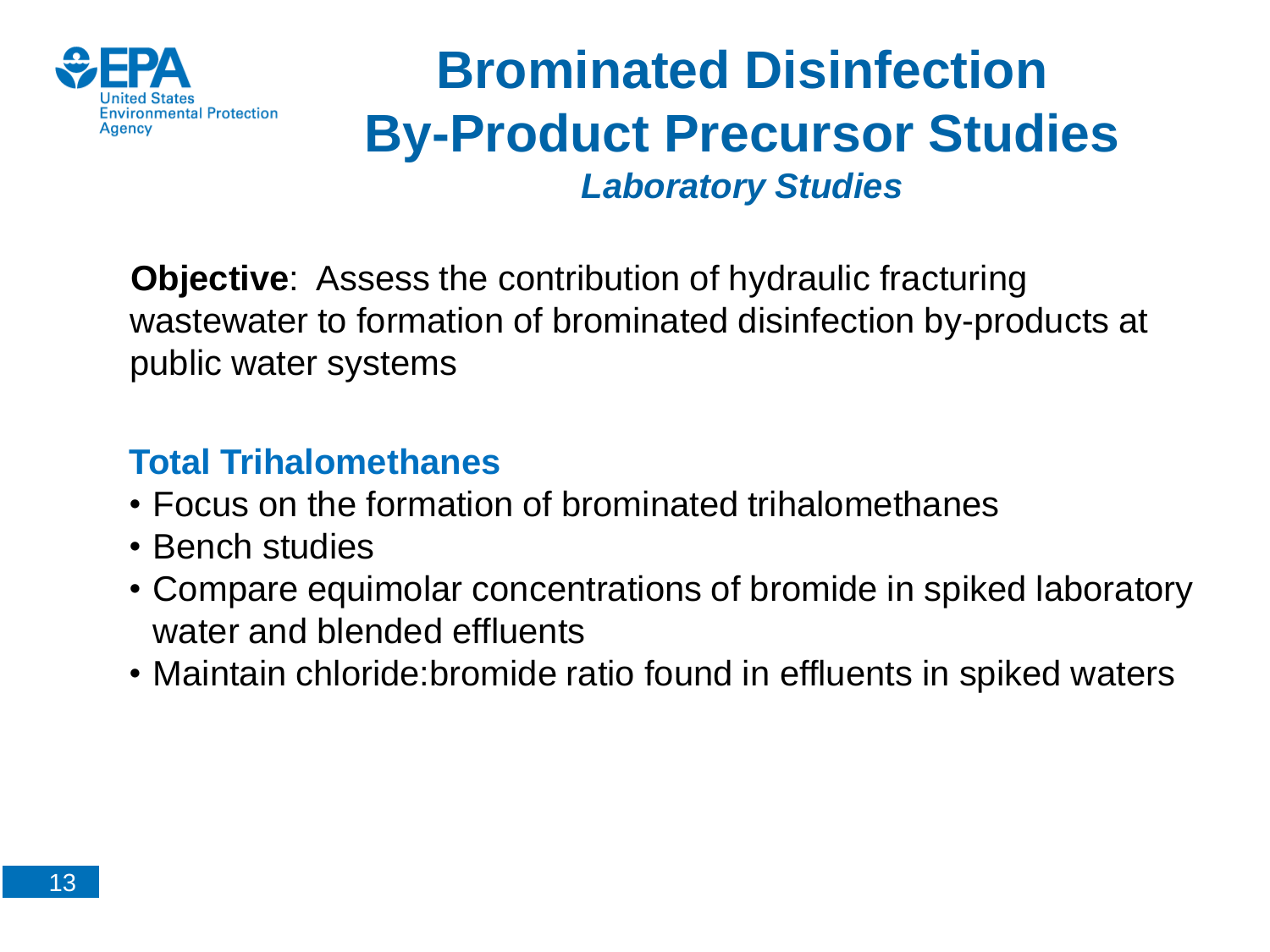

# **Workshop Structure**

- Two Sessions
	- Hydraulic Fracturing Wastewater Treatment
	- Current and Future Trends in Hydraulic Fracturing Wastewater Management
- Participants were from EPA, DOE, states, industry, academia and non-governmental organizations
	- Industry included: oil & gas companies, commercial laboratories and water treatment facilities
	- 51 participants present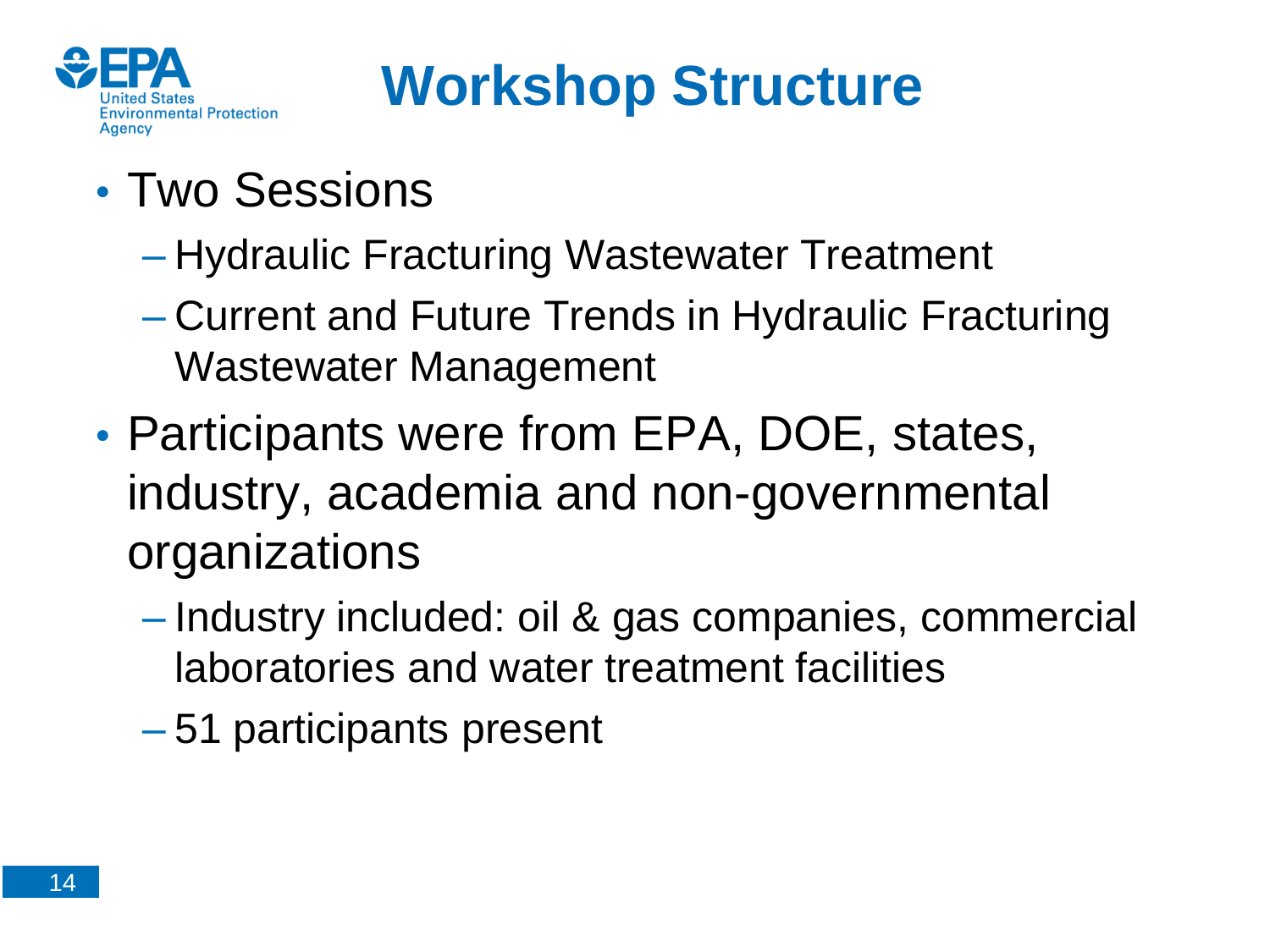

### **Session 1: Wastewater Treatment**  *Questions for Consideration*

### Participants considered three questions

- What are some modern and potential future trends in reuse, recycling, zero-liquid discharge and commercial transport?
- How to manage, dispose and characterize residuals of hydraulic fracturing?
- What are the consequences of disposal via landfills or beneficial reuse?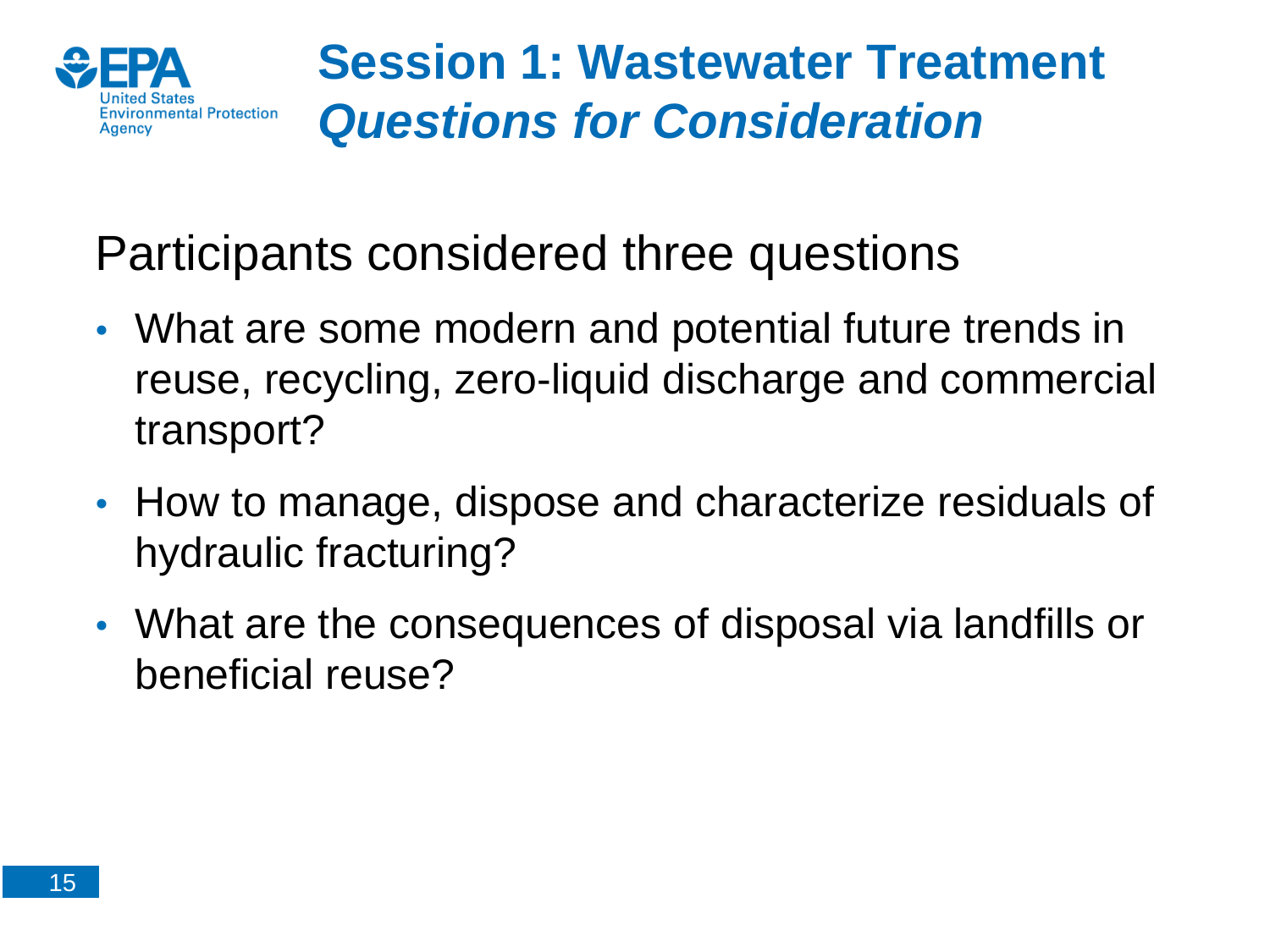

# **Wastewater reuse/recycling**

- Trend is to 100% reuse and zero-discharge
	- ― Some participants stated that operators are targeting, and some have achieved,100% reuse
	- ― Increased reuse/recycling is expected by some to lessen impacts to drinking water
- Where reuse is not available or economically feasible, management alternatives include underground injection or treatment/disposal
- Very different water treatment issues from area to area; there is no single solution to wastewater management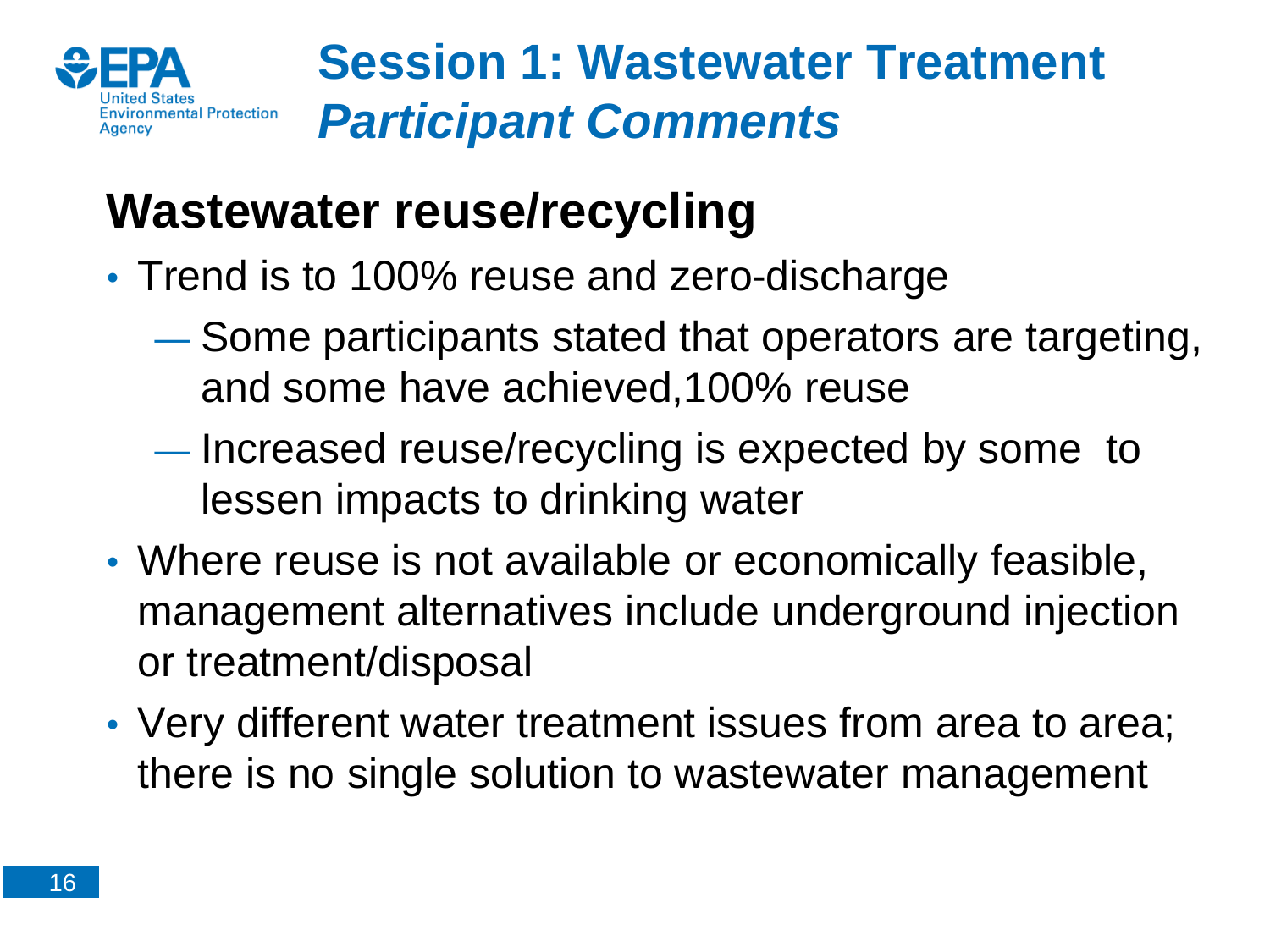

# **Chemical issues for reuse**

- Some operators are using water higher in TDS than in the past (especially with slickwater fracturing)
- Gel and cross linked formulations for use in high TDS waters is an active area of research
- Industry is searching for less toxic additives for fracturing fluids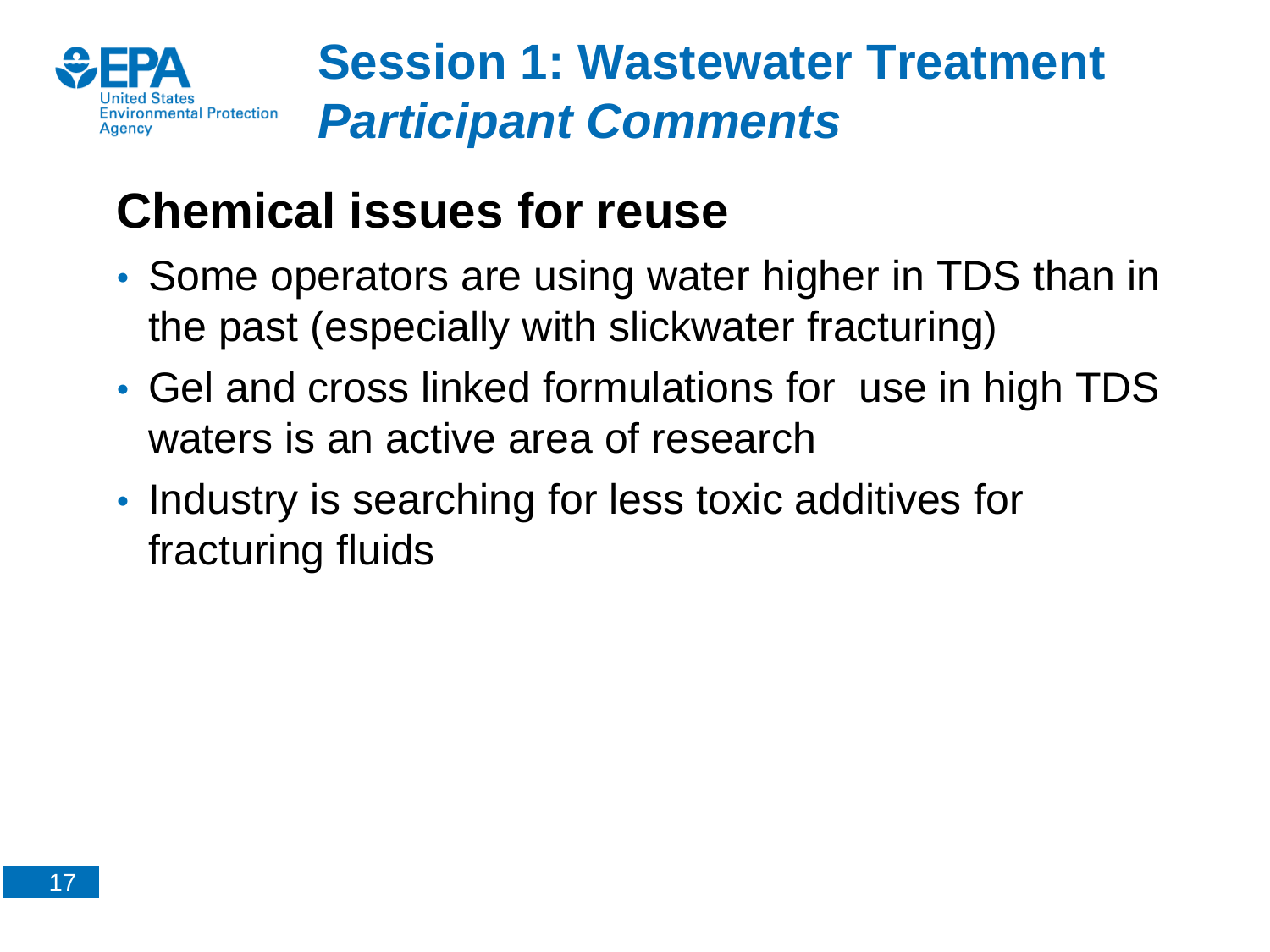

# **Wastewater transport and mobile treatment**

- Costs to transport wastewater to treatment/reuse facilities can total 25-75% of water management costs
- Centralized treatment makes sense where there is a critical mass of well pads
- Mobile treatment units are promising for areas where pads are more sparse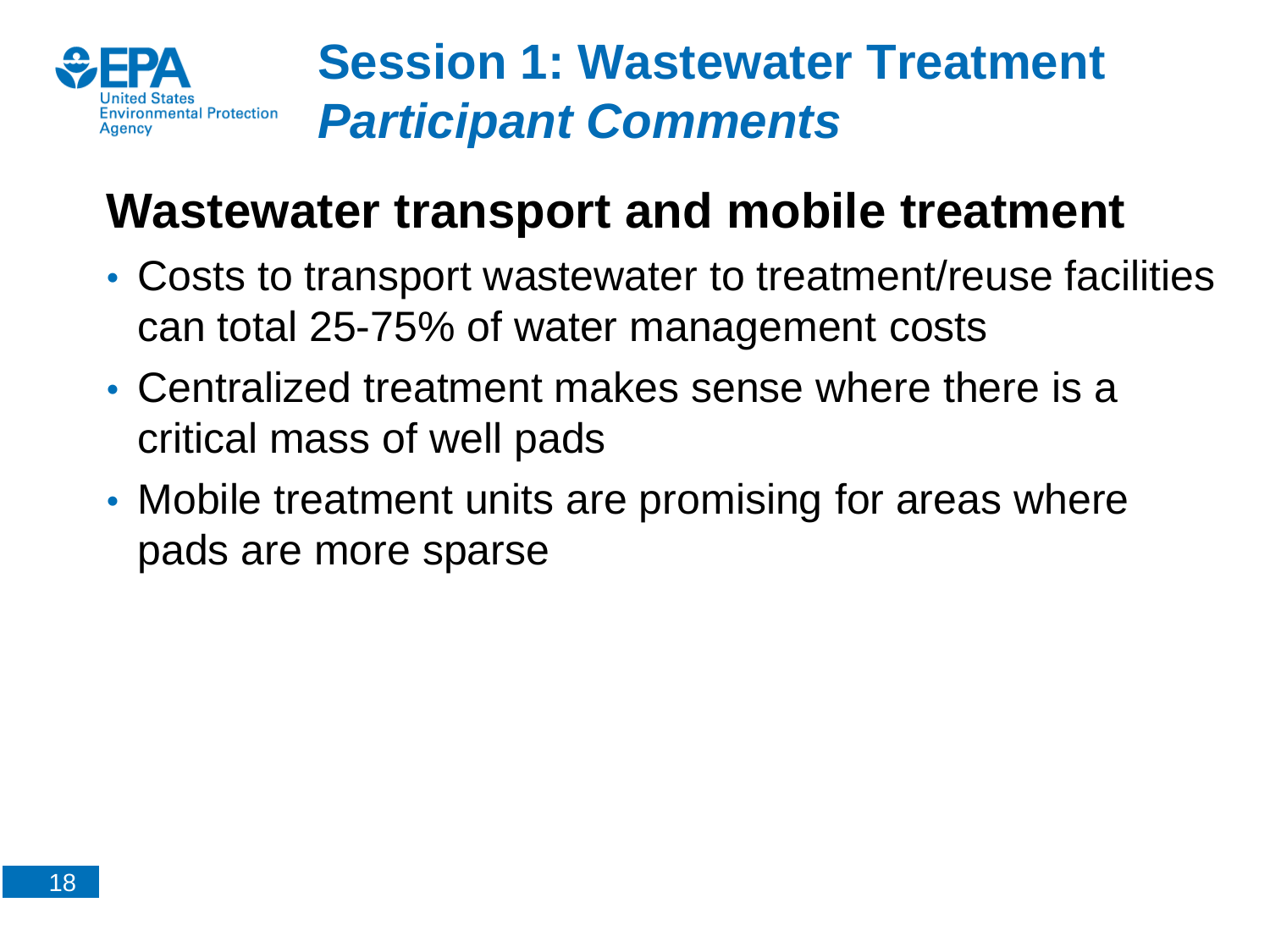

# **Water sharing**

- Produced water is starting to be considered as an asset
- Depending on the location, there may be legal/liability issues with transporting wastewater for reuse by another entity
- Texas has recently changed regulations to facilitate water sharing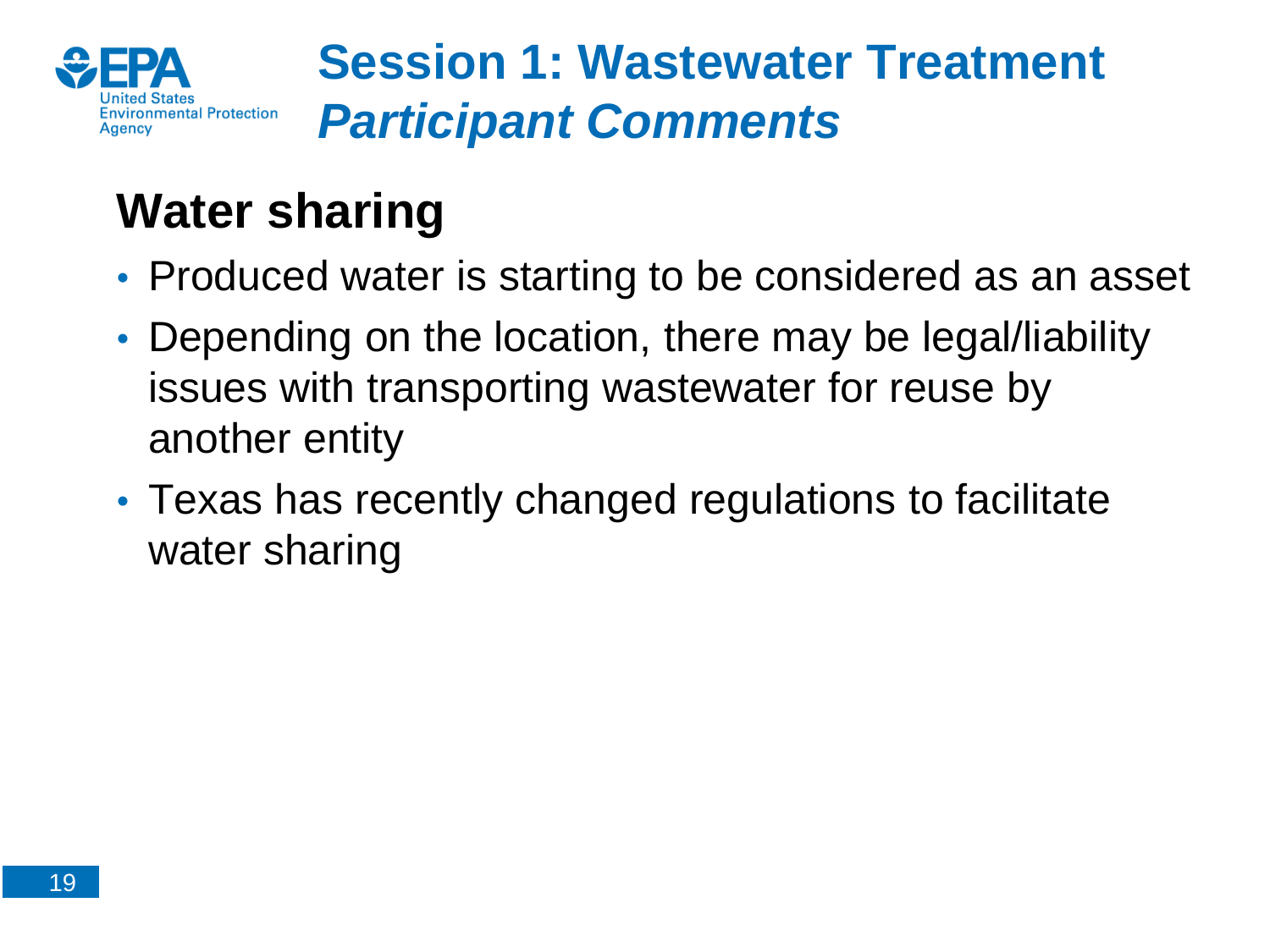

# **Beneficial reuse of solids**

- Sodium chloride (industrial uses, road salt) and calcium chloride (drilling mud) are commonly reused
- Improved characterization of solids from wastewater treatment is needed
- Concentration of more hazardous materials is a challenge
- Some feel it may be better to simply keep most/all of the waste solids down-hole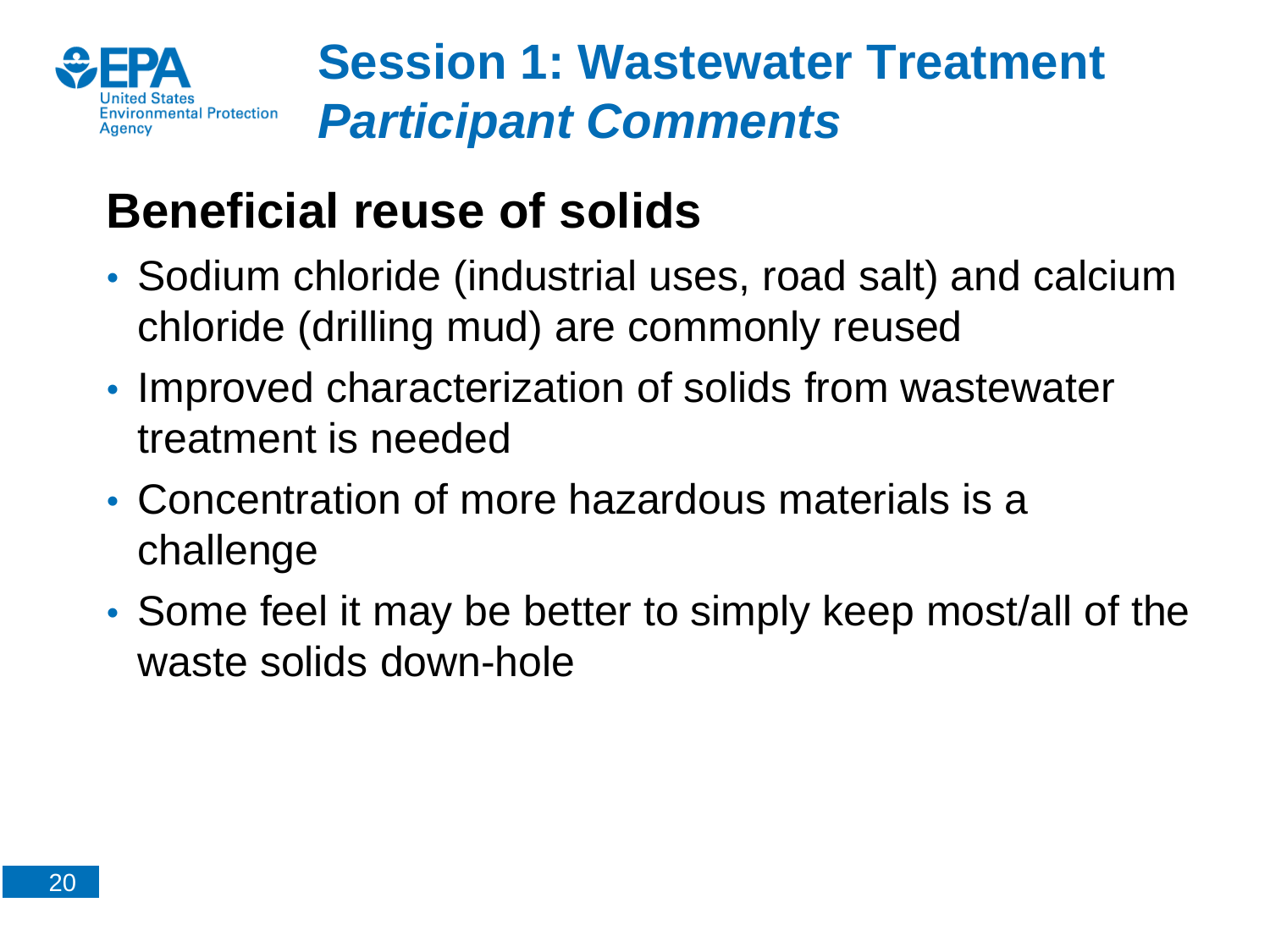

# **Disposal of solids in landfills**

- Residuals may go to municipal solid waste facilities
- Residuals mixed with inert material (e.g. sawdust) will not prevent leaching of chemicals
- There may be concerns for waste residuals going to landfills which have waste-to-energy programs
- One alternative to more expensive RCRA Subclass C (hazardous waste) landfills may be the use of specialized industrial landfills (as is the case in Pennsylvania)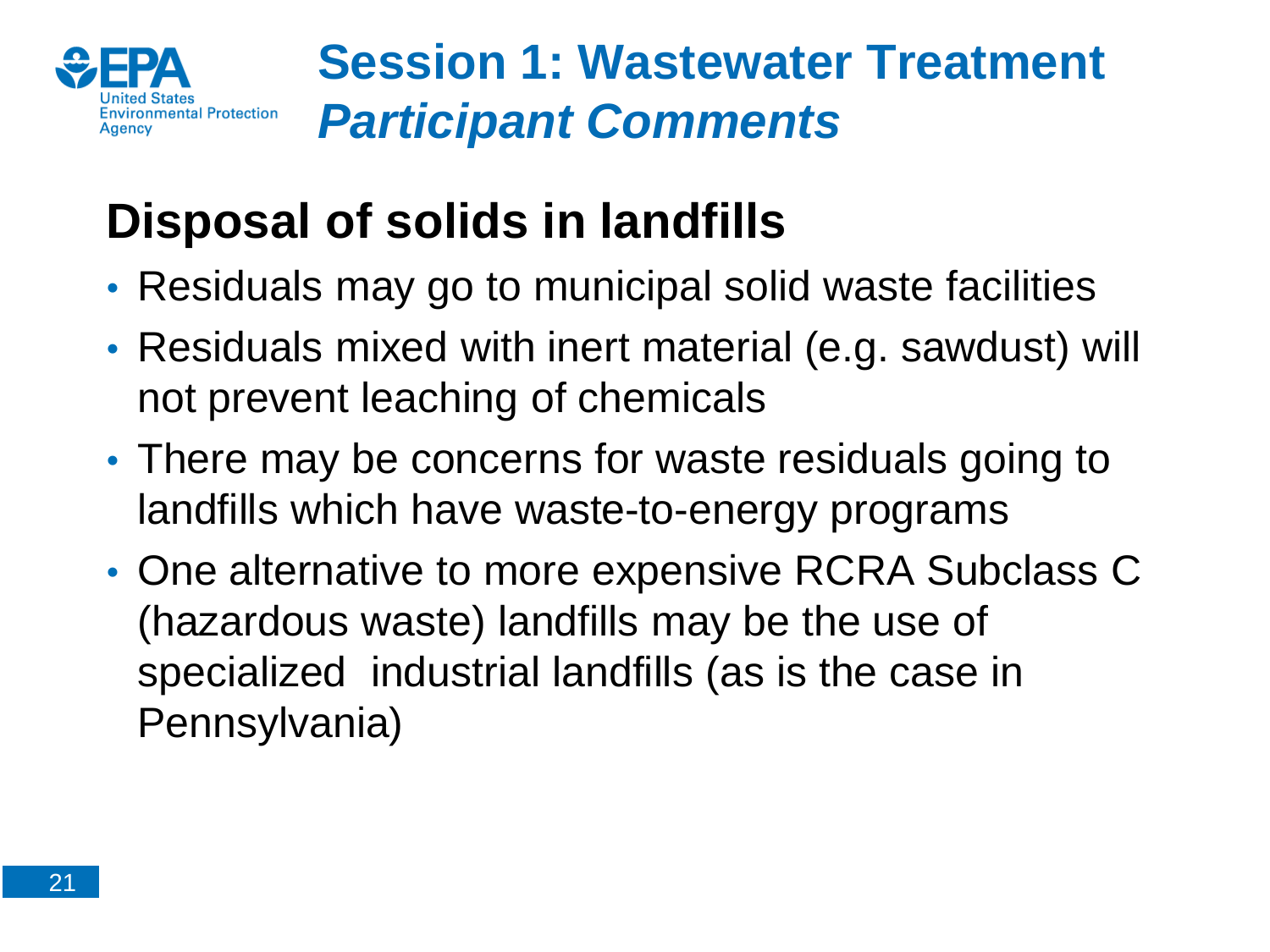

### **Session 2: Trends in Wastewater Management**  *Questions for Consideration*

# Participants considered six questions

- What are the contributions of selected contaminants from hydraulic fracturing relative to other potential sources of contamination?
- What are some applications of surface and subsurface modeling?
- How much flowback or produced water is created, and what happens to it?
- How do we currently monitor wastewater disposition?
- How do the projected volumes of wastewater compare to wastewater management capacity, including underground injection wells and treatment systems?
- What are the regional differences in wastewater quantity and quality and potential impacts on drinking water sources?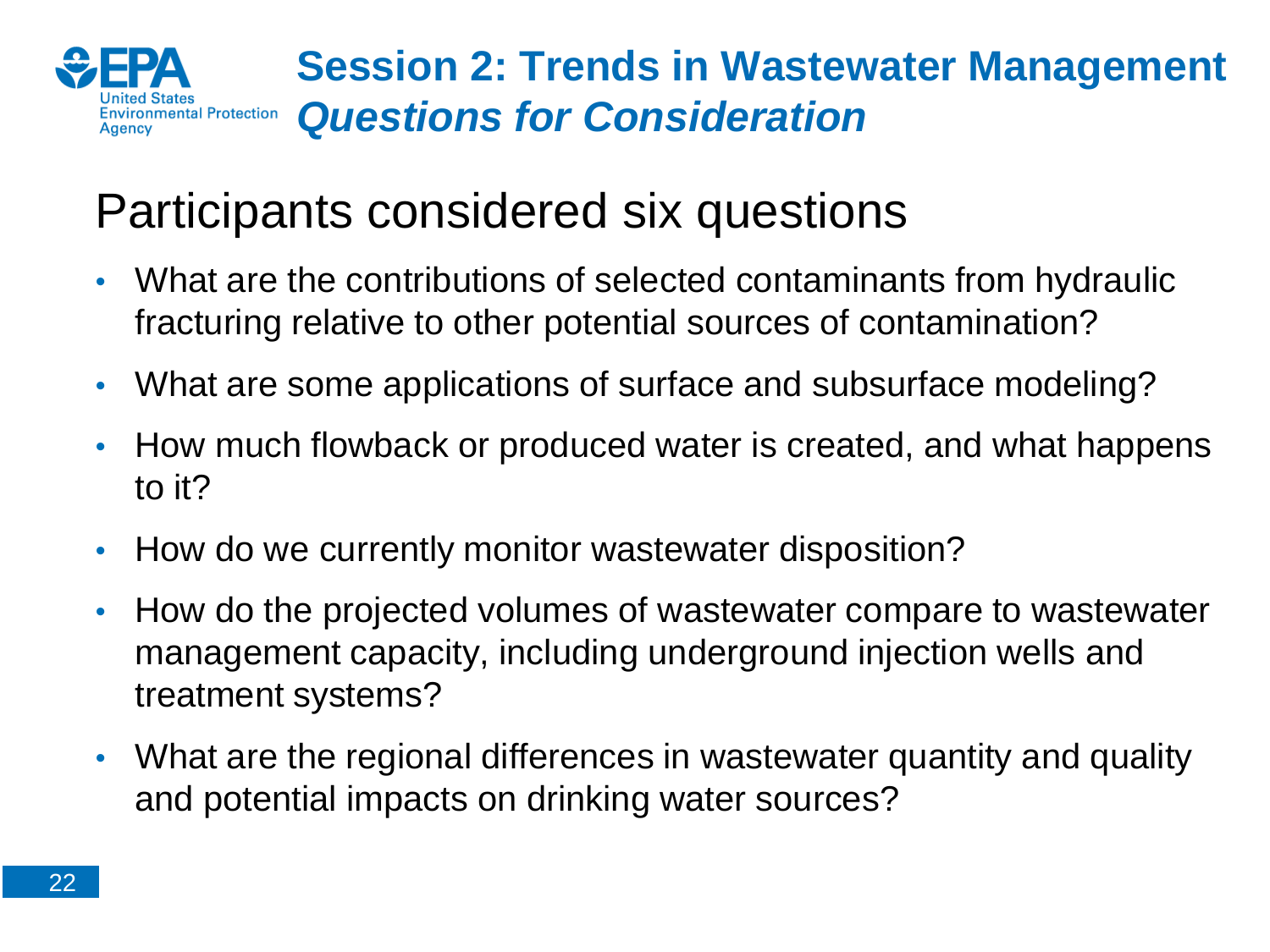

**Session 2: Trends in Wastewater Management**  *Participant Comments* 

# **Relative contributions of hydraulic fracturing contaminants versus other contaminants**

- Challenging to determine relative contribution
- Look at a suite of chemicals
- Chloride may be better as a tracer in ground water vs. surface water
- Tiered approach (general water quality monitoring followed by in depth analysis if a parameter is "triggered")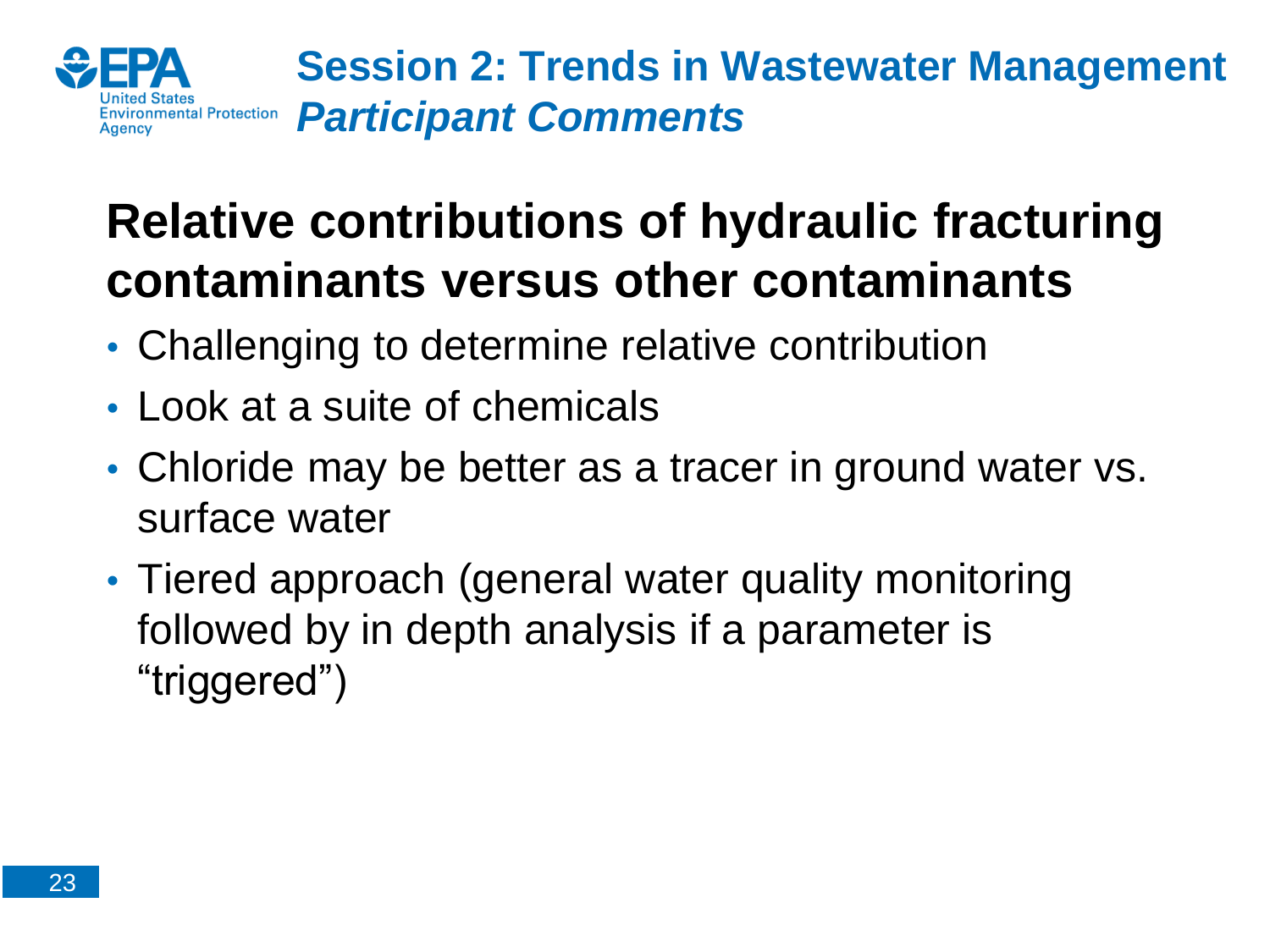

**Session 2: Trends in Wastewater Management**  *Participant Comments* 

# **Possible modeling applications**

- Potential impacts from brackish water withdrawal to nearby freshwater aquifers
- Potential impacts from leachate in unlined construction/demolition landfills
- Economic models combined with system-based dynamic models to look at socio-economic issues involving water reuse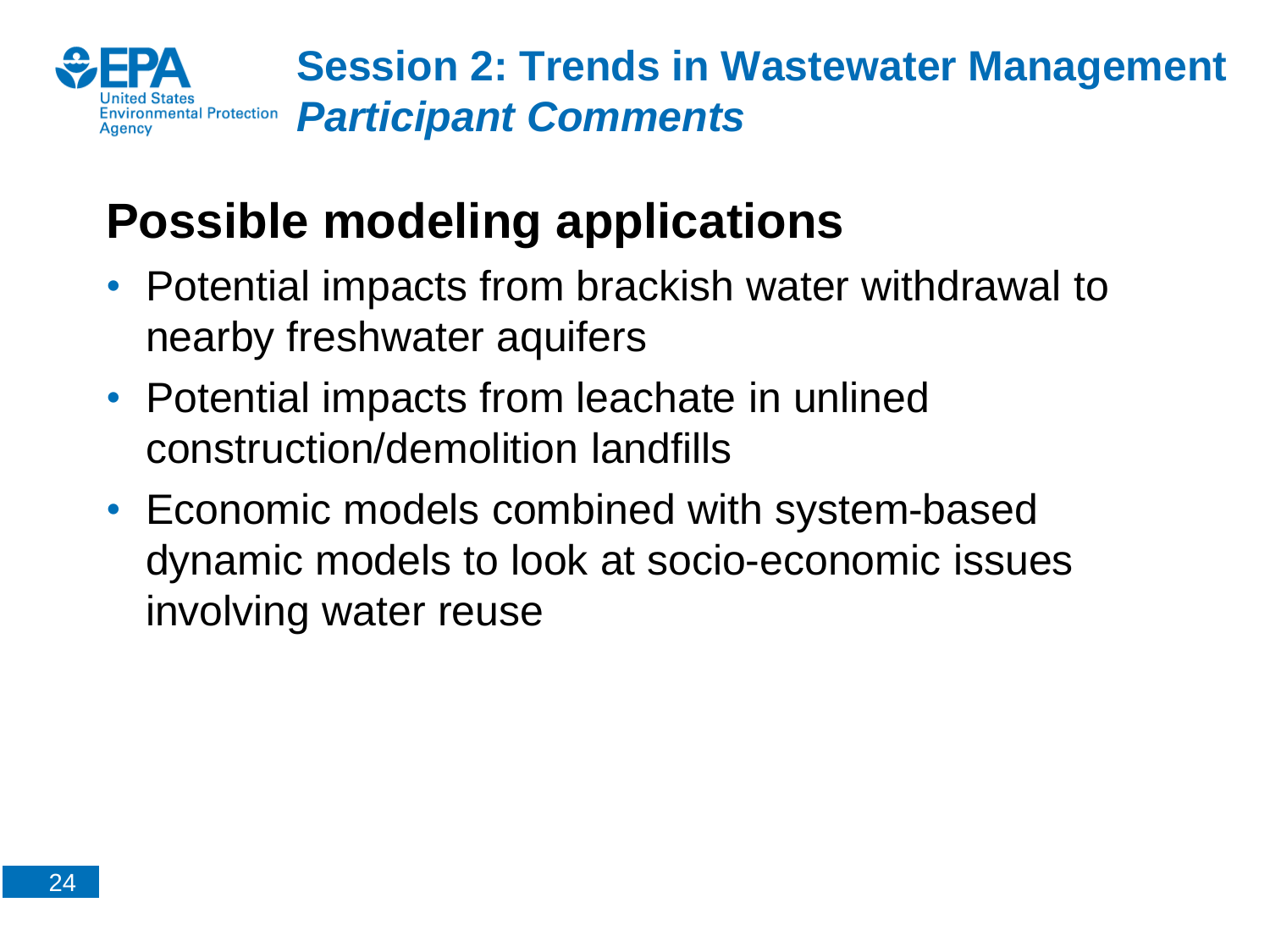

**Session 2: Trends in Wastewater Management**  *Participant Comments* 

# **Water volumes and dispositions**

- Wastewater volumes vary
	- Flowback water volumes vary across regions and plays
	- Produced water volume changes over the life of the well
- Inconsistent data
	- Tracking/reporting standards and accessibility of data are very different from state to state
	- Several participants recommended more consistent reporting
	- Reporting on a regular bases could help prevent unsafe disposal
	- The practical aspects of tracking wastewater in large complex systems were noted
- Collaboration between industry and government to develop longterm water resource management plans and data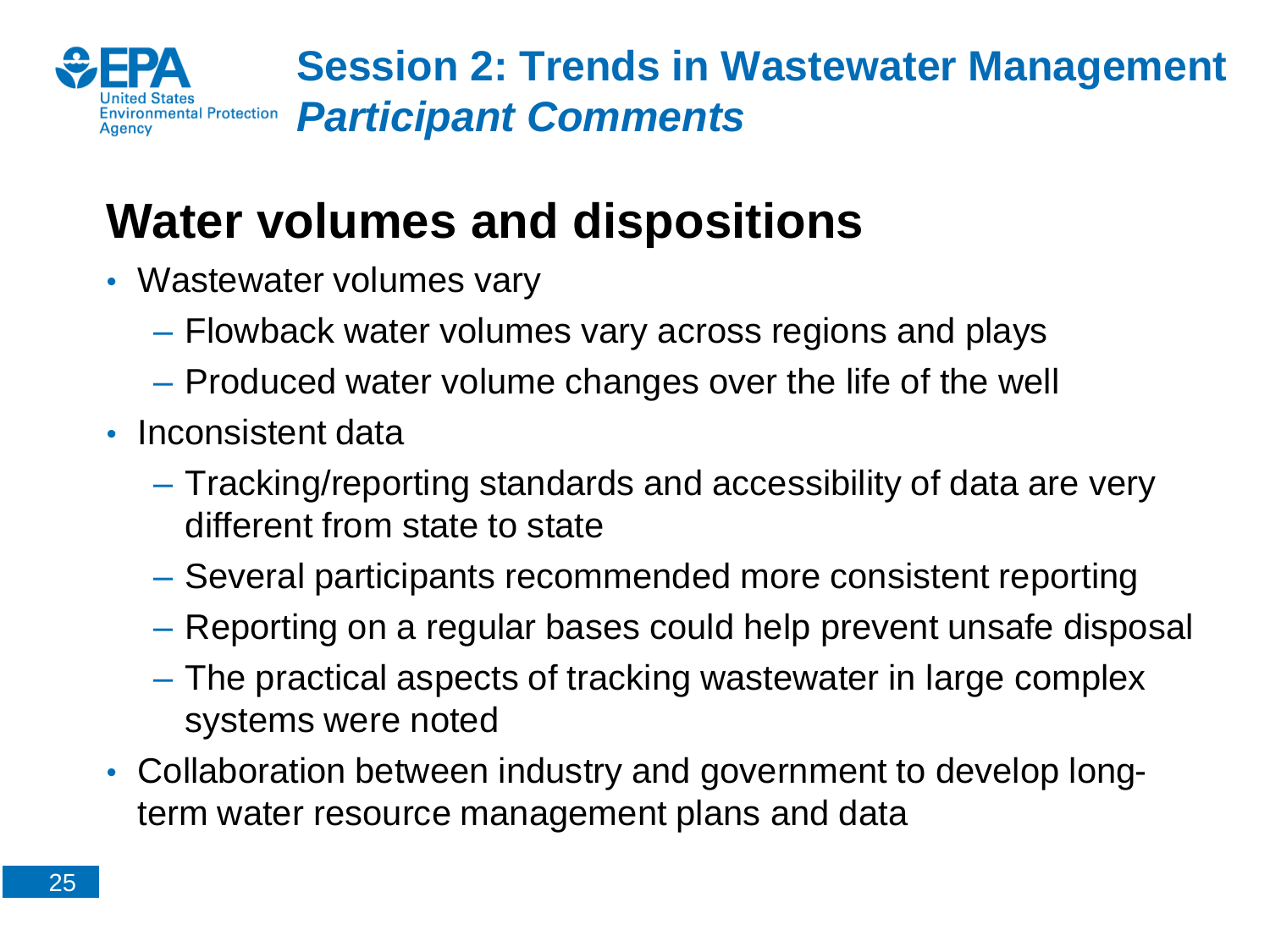

**Session 2: Trends in Wastewater Management**  *Environmental Protection Participant Comments* 

# **Regional differences**

- Water volumes
	- Marcellus and Utica formations are using much more water compared with western plays; wastewater volumes (total) are increasing
	- In the Bakken, less water is used and less water is returned
	- Slick water fracturing uses more water than gel fracturing (by factor of 2-3)
- Water quality
	- NE Marcellus wastewater has higher TDS but lower volumes (generally) relative to SW Marcellus
	- Oklahoma has a wide variation in water quality across plays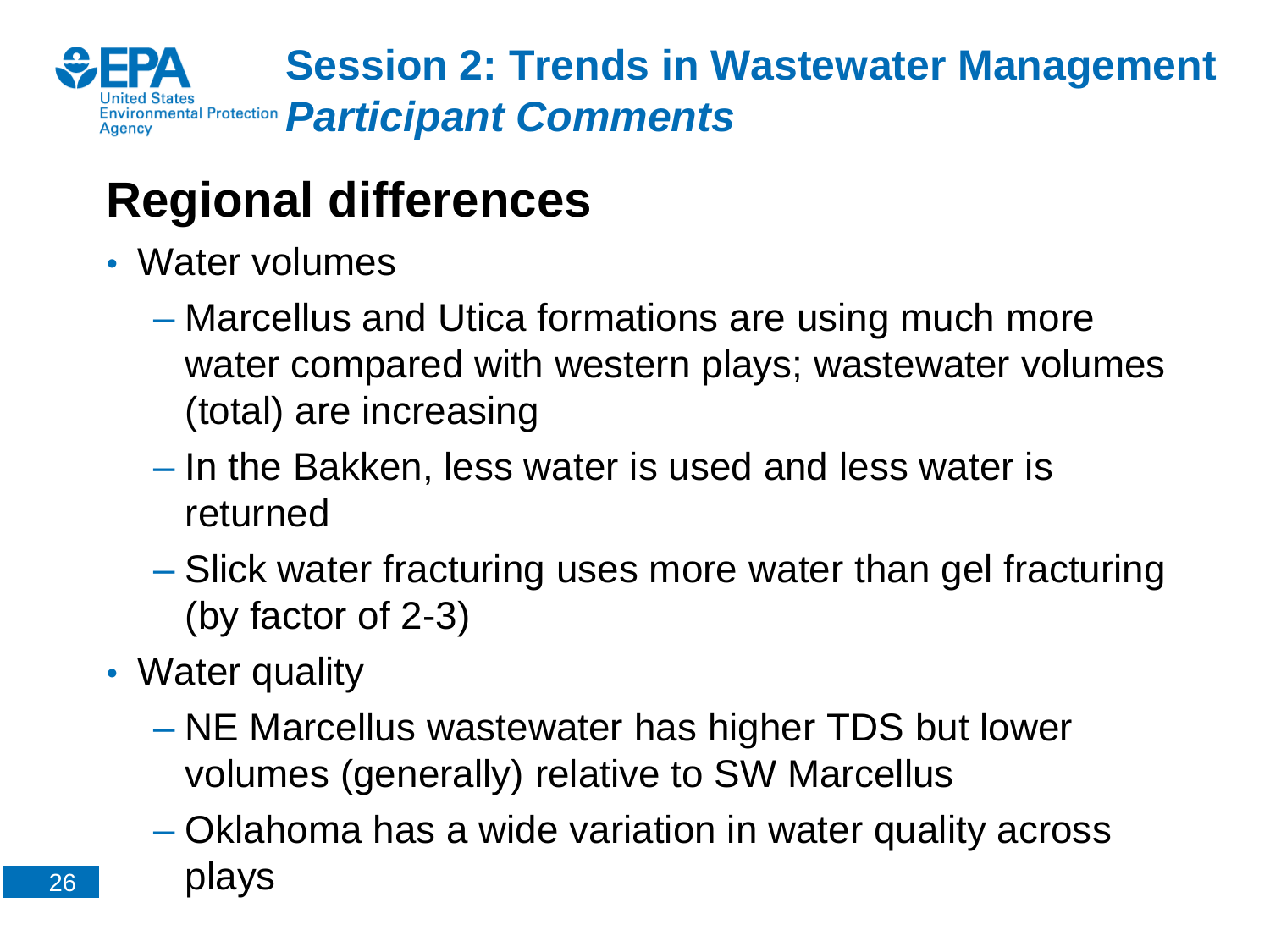

# **Next Steps**

### Next workshops are:

- –June 3 Subsurface Modeling
- –June 4 Water Acquisition Modeling
- –TBD Hydraulic Fracturing Case Studies

Information on technical workshops can be found at: <http://www.epa.gov/hfstudy/techwork13.html>